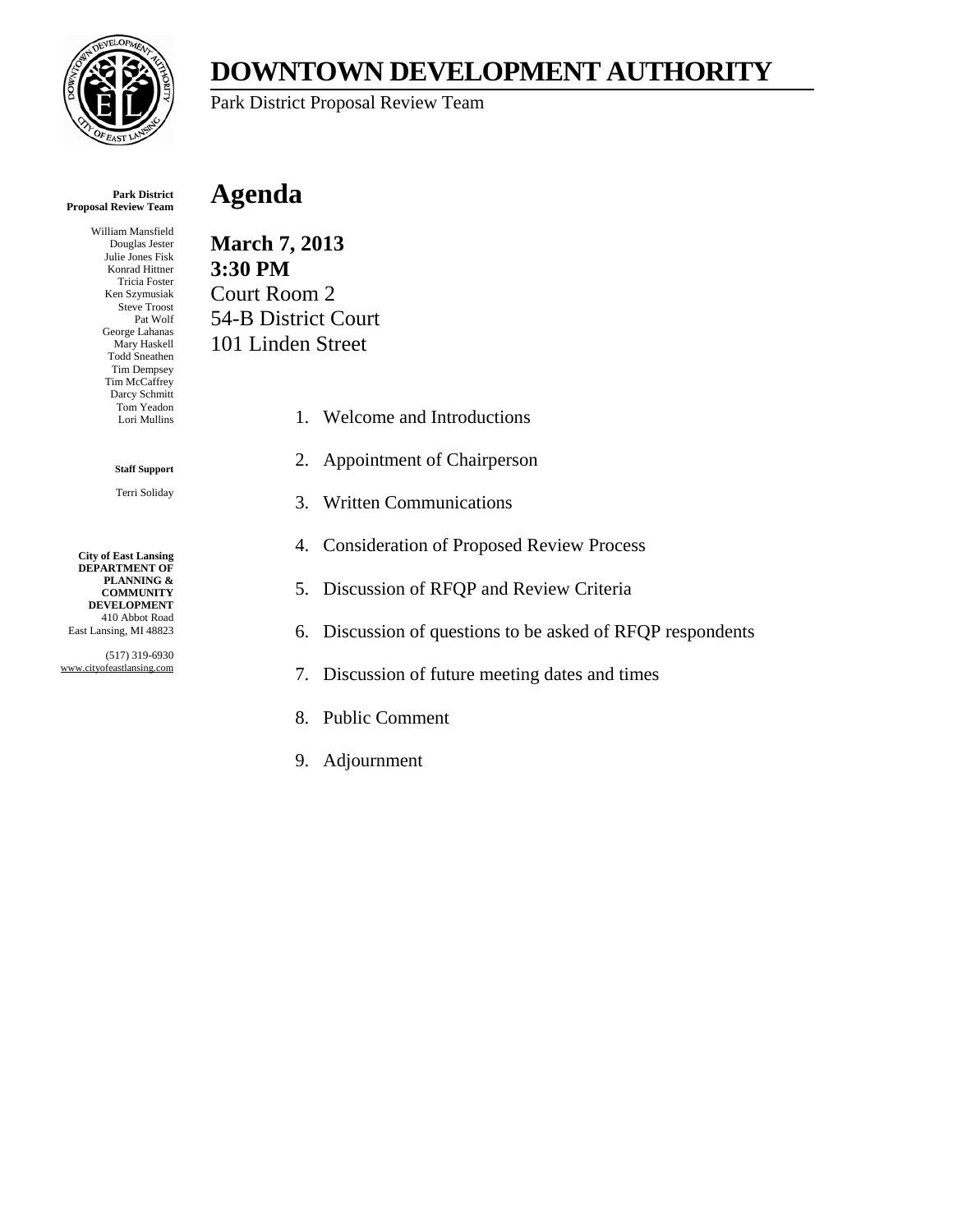### Proposed Park District Proposal Review Process – March 1, 2013

Draft for review by the Park District Proposal Review Team

- 1. Proposals received February 8, 2013
- 2. Proposals posted on website February 8, 2013
- 3. Review Committee appointed by the DDA February 28, 2013
- 4. Request that Review Team submits questions to be posed to the RFQP respondents in order to fully understand the proposals and accurately evaluate them.
- 5. Review Team Meeting #1, March 7, 2013 at 3:30 PM, Court Room 2, 101 Linden Street
- 6. Staff forwards questions to the RFQP respondents and requests answers by second meeting
- 7. Review Team Meeting #2, March 27 at 4:00 PM, Court Room 2, 101 Linden Street
	- a. Review Qualifications using Qualifications Criteria Matrix
		- i. Are all elements of required proposal content included in proposal? Yes or No. The committee will discuss what omissions would result in being disqualified from further evaluation.
		- ii. *Has the development group had experience completing projects of the complexity and significance of what is envisioned for this site?* Yes or No, and if yes, score the quality of the completed project and the development group's level of involvement on a scale of 1-10.
		- *iii. Qualifications, financial capacity and track record of key personnel and development entity.* Every reviewer should give each proposal a score between 1-10 based upon the general information included in the proposal, but the proposals that appear to be most qualified will be included in a more thorough review of their financial history by a subcommittee of the review committee.
		- *iv. Access to sufficient capital to complete the project as conceptually proposed as well as reasonable estimates of project costs and sources and uses of funds.* The criteria will only be scored by the subcommittee that reviews the financial capacity of the most qualified proposals.
		- *v. Experience Implementing green building practices such as those required for LEED certification and low-impact development such as innovative storm water management systems.* Score from 1-10 based on demonstrated quality of experience.
		- *vi. Proven experience conducting community input/visioning sessions and/or design charrettes.* Score from 1-10 based on the demonstrated quality of experience.
		- *vii. History of utilizing high-*quality design and materials in past projects. Score from 1-10 based on the demonstrated quality of experience.
	- b. Determine development entities to be reviewed by financial review subcommittee.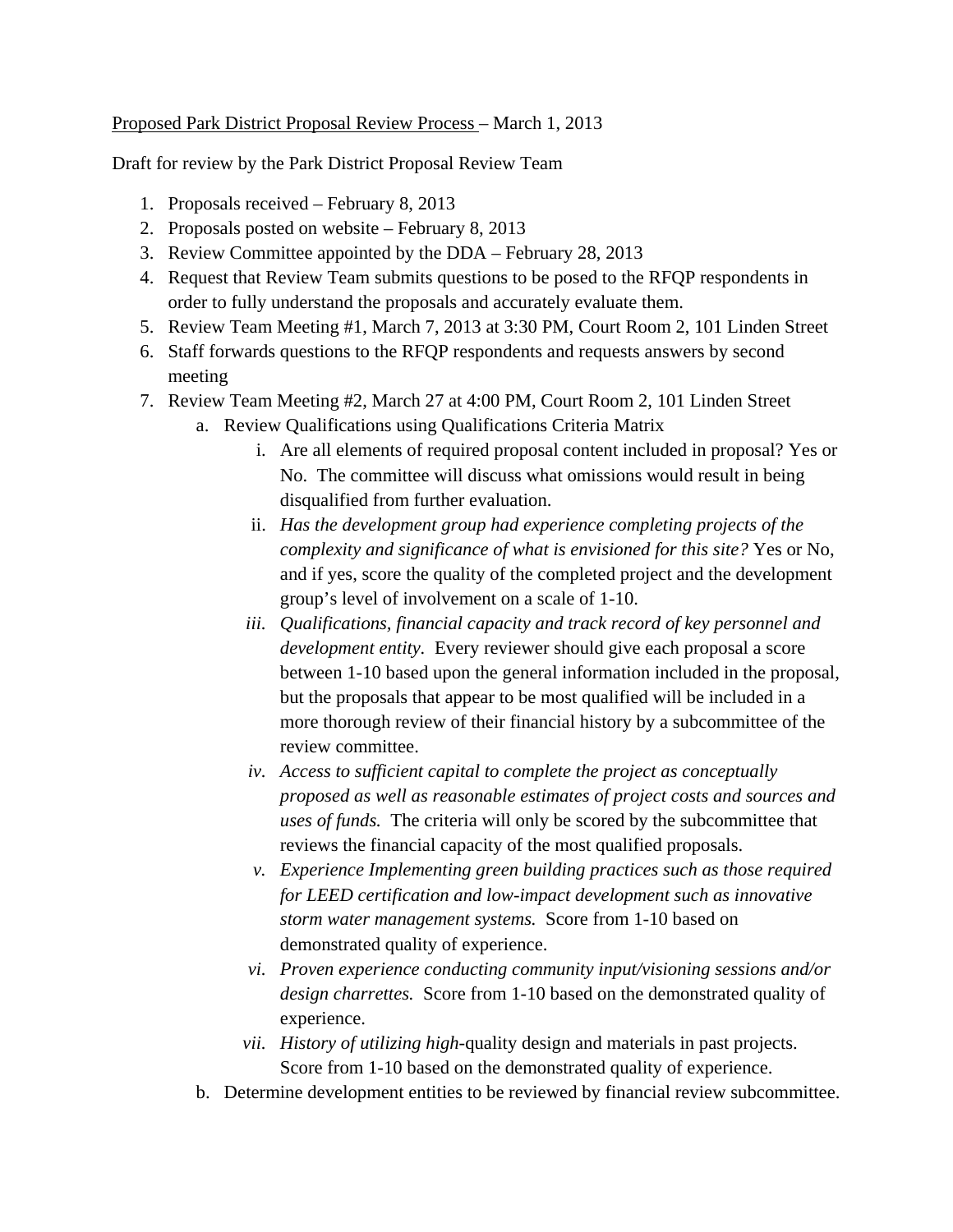- 8. Review Team Meeting #3 Week of April 8, 2013
	- a. Report from financial review subcommittee
	- b. Determine the most qualified development groups to be further considered
	- c. Review of Proposal Criteria Matrix
		- *i. Proposal clearly integrates stated preferences of the community.* Score from 1-10 based on how well the reviewer believes the proposal responds to the community preferences.
		- *ii. Demonstration of a sustainable plan to bring new business into the project which will be assets in terms of providing jobs and services to our community.* Score from 1-10 based on how well the reviewer believes the proposal demonstrates a plan to attract or integrate complimentary businesses.
		- *iii. Provide a plan to expand green space into public areas including streetscape and plaza spaces.* Score from 1-10 based on how well the reviewer believes that the proposal demonstrates a plan to expand green space.
	- d. Discuss the potential need for additional information and/or interviews.
- 9. Review Team Meeting #4 Week of April 15, 2013
	- a. Discuss additional information if requested.
	- b. Interview development groups if requested.
	- c. Discuss recommendation to City Council. It is anticipated that the review team will provide City Council with up to three development groups to consider. If the review team believes that there are no acceptable proposals then the review team may recommend a different process for moving forward.
- 10. Review Team Meeting #5 If necessary
	- a. Finalize recommendation to City Council.

Please Note:

The Committee reserves the right to alter this process as deemed necessary, including additional meetings where needed. All meetings of the review committee will be open to the public and include an opportunity for public input.

The financial review team is anticipated to include the City Attorney and Director of the Finance Department.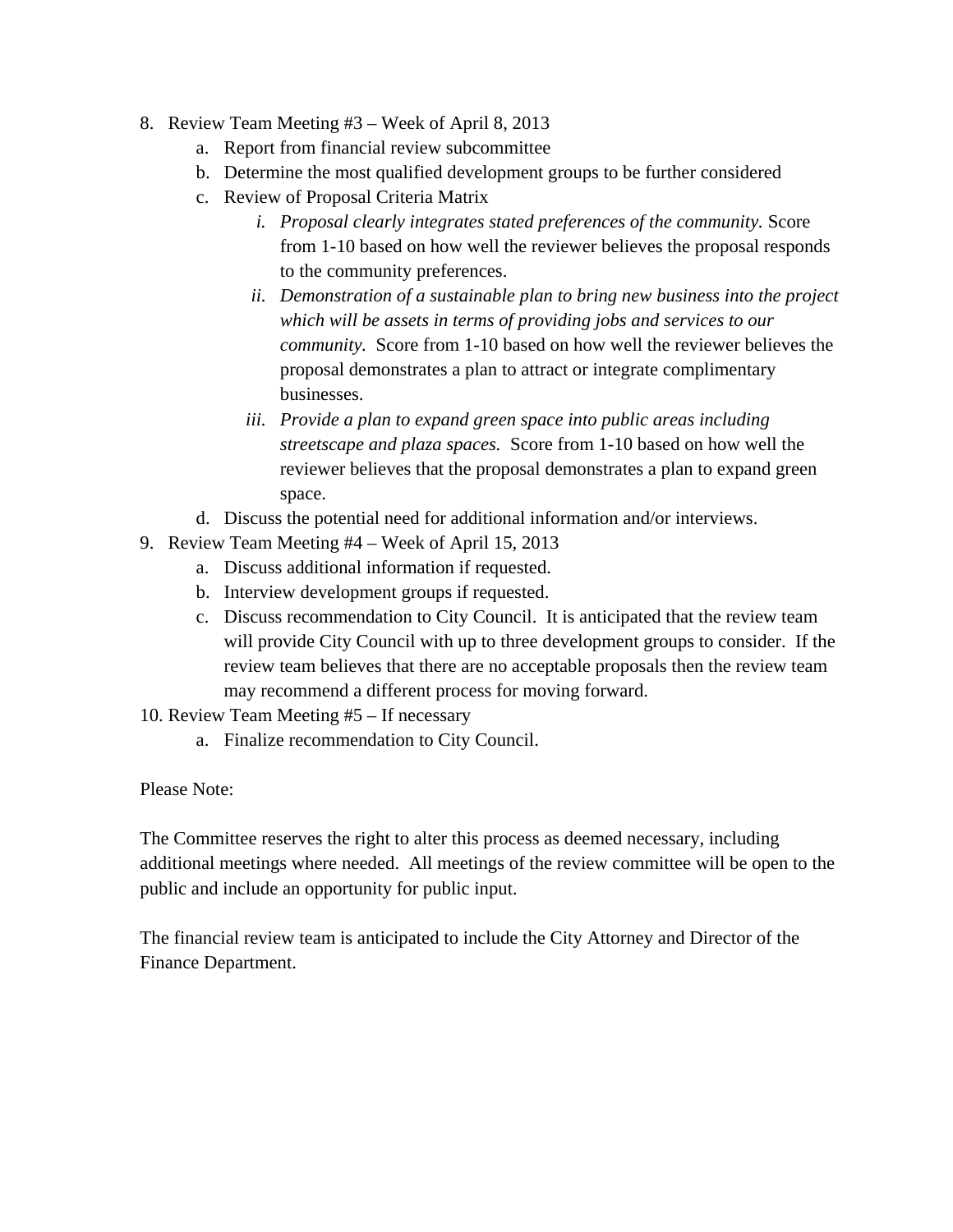### Park District Proposal Review Team Members

Appointed by DDA on February 28, 2013

Bill Mansfield – Downtown Development Authority (DDA) Chair

Douglas Jester – Downtown Management Board Chair, DDA Vice Chair and Downtown Resident

\_\_\_\_\_\_\_\_\_\_\_\_\_\_\_\_\_\_\_\_\_\_\_\_\_\_\_\_\_\_\_\_\_\_\_\_\_\_\_\_\_\_\_\_\_\_\_\_\_\_\_\_\_\_\_\_\_\_\_\_\_\_\_\_\_\_\_\_\_\_\_\_\_\_\_\_

Julie Jones Fisk – Planning Commission Member

Konrad Hittner – Transportation Commission Chair

TBD – Historic District Member

TBD – Council of Neighborhood Presidents Member

Tricia Foster – CBRE

Steve Troost – MSU

Ken Szymusiak - LEAP

George Lahanas – City Manager

Tim Dempsey – Director of Planning, Building and Development

Tim McCaffrey – Director of Parks, Recreation and Arts

Mary Haskell – Director of Finance

Tom Yeadon – City Attorney

Darcy Schmitt – Planning and Zoning Administrator

Todd Sneathen – Director of Public Works and Environmental Services

Lori Mullins – Community and Economic Development Administrator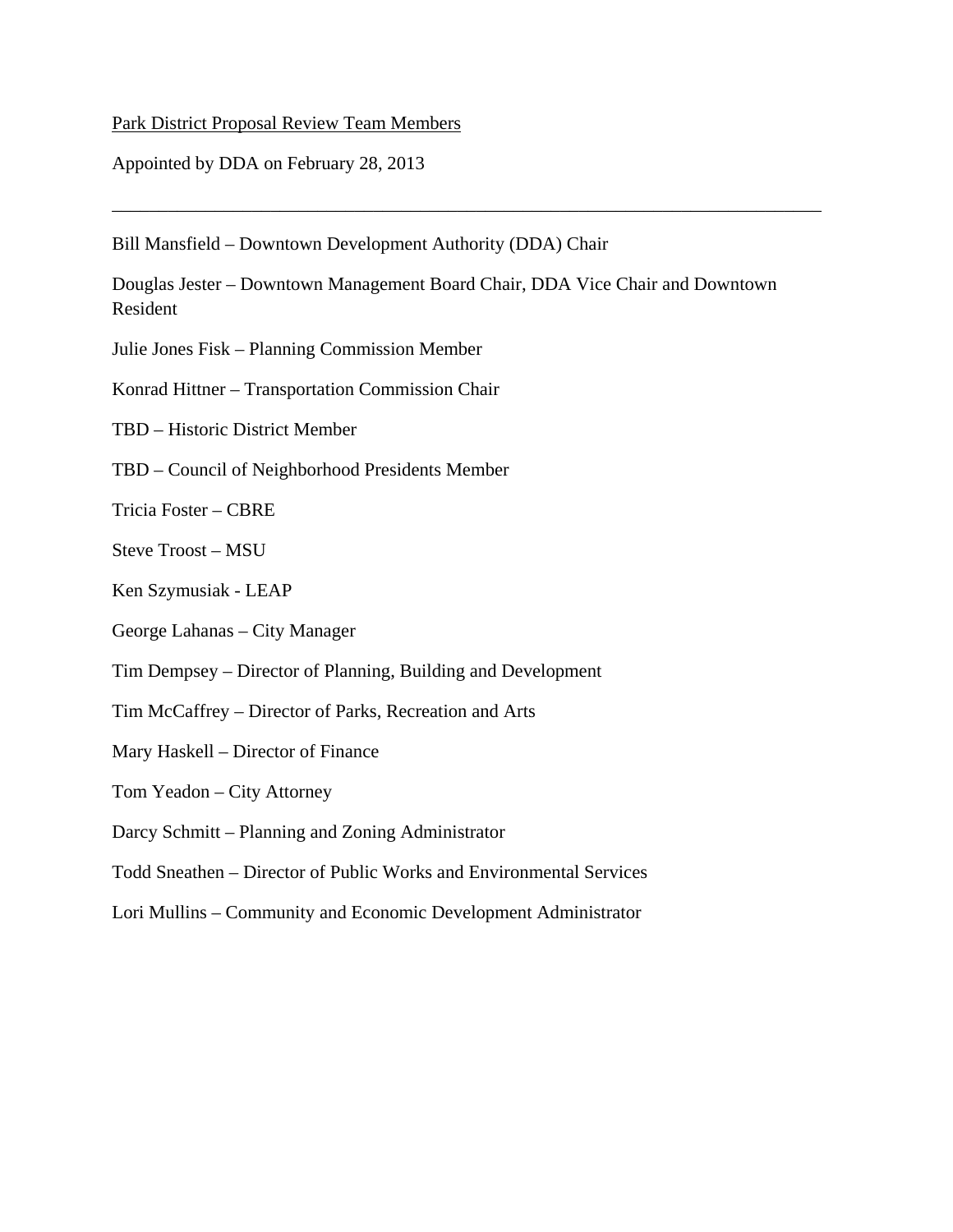

MANAGEMENT CO<br>March 1, 2013

**City of East Lansing** Lori Mullins, Community and Economic Development Administrator Park District RFP Review Team City of East Lansing 410 Abbot Road East Lansing, MI 48823

Ms. Mullins and the Park District Review Team,

For the sake of timely disclosure, please be advised that after lengthy negotiations, DTN Management Co. has been unsuccessful in finalizing the terms with Strathmore to acquire their properties as part of the Park District RFQP. Even though these properties were outside of the scope of the East Lansing Park District RFQP, we had included these properties in our response as a potential grand plan with the assumption that we would be successful in acquiring the Strathmore properties.

DTN Management Co. herby modifies its RFQP response to only include the East Lansing-owned properties located within the original scope of the Park District RFQP. Although this will significantly alter the overall layout and design and some of the larger elements will be eliminated, we believe many elements from our original proposal can still be included. Since the RFQP Review Team process is already underway, we will submit our revised conceptual design plans and assumptions as soon as they are available.

As a major local developer, owner and operator of residential, commercial and professional properties with over forty years of positive history in the Greater Lansing area and numerous recent projects and acquisitions within East Lansing and the Greater Lansing area, we sincerely hope the Park District RFQP Review Team will select DTN Management Co. as East Lansing's preferred partner to pursue redevelopment of the Park District area.

Although DTN Management Co.'s RFQP scope has changed; our ability to design, work with various stakeholder groups, finance and build projects of this magnitude has not. Due to our unique local knowledge and interactions and national reach for design, financing and construction, DTN Management Co. is the best partner East Lansing could choose to pursue the redevelopment of the Park District area.

Thank you again for your consideration and we look forward to working with East Lansing residents and city staff to develop the best sustainable project for the Park District area.

Sinceret

Colin Cronin DTN Management Co.

> 2502 LAKE LANSING RD. SUITE C . LANSING, MI 48912-3620 PHONE (517)371-5300 · FAX (517)351-5356 · E-MAIL: dtn@dtnmgt.com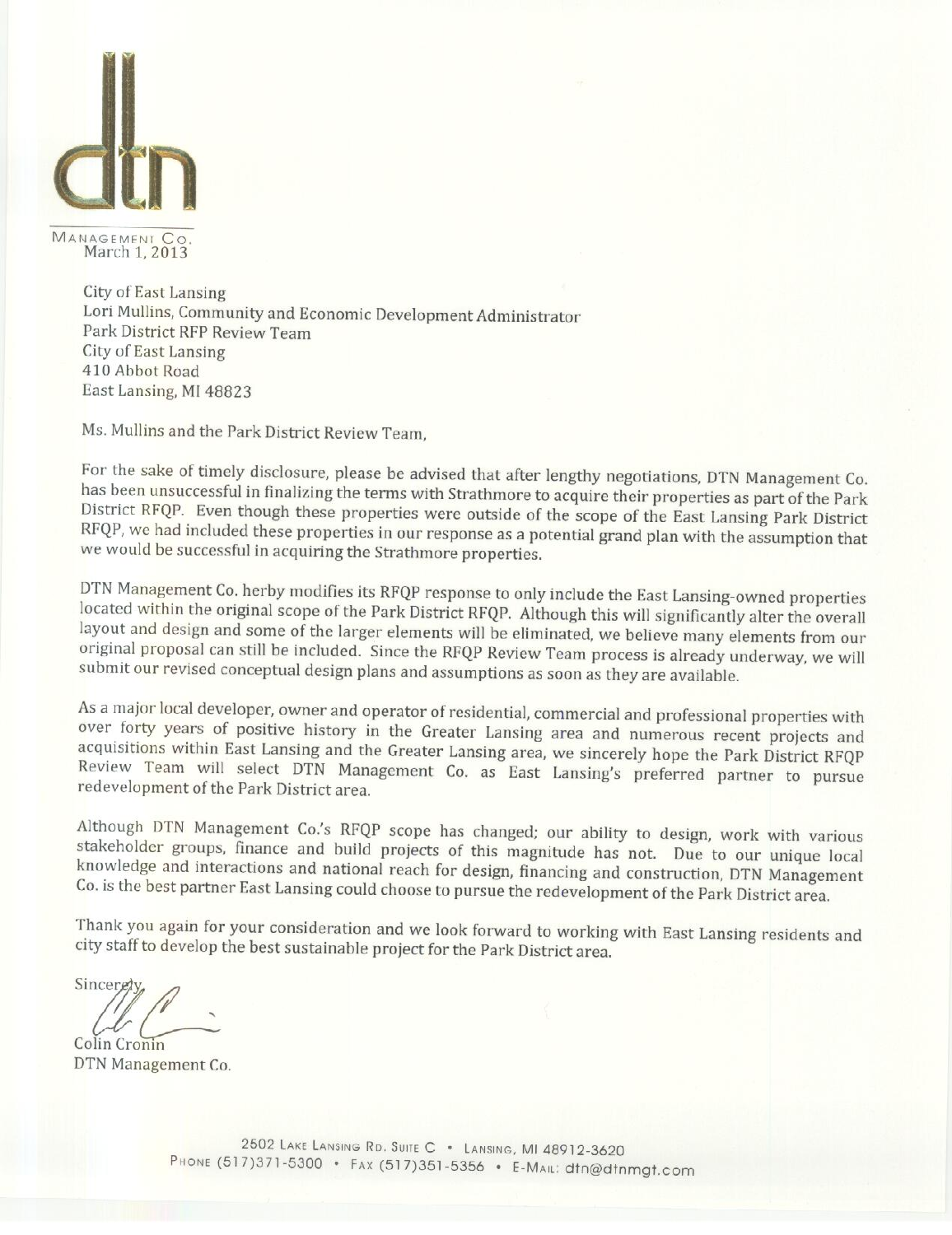#### --AN OPEN LETTER TO EAST LANSING "PARKSIDE DEVELOPERS"-- February 10, 2013

There are many in East Lansing that have spent the past five-plus years in opposition to the Project Formerly Known as City Center II. 1 am one of those who has been "in the opposition" during this time.

Quite frankly, the parameters of "Parkside District" project that the City is proposing does little to allay our opposition. That is, many of the serious problems with the former project are simply repeated in this "new" proposal.

Some of these problems were outlined in the City's "Project Constraints." But, the City, ever the premier obfuscators, left out some very important "constraints." Let me provide further clarification of some of these.

First, is the problem of "public financing." The needed clarification here is that any Bonding proposal is subject to petition and referendum before any bonds can be sold.

Second, the sale of each and every of the seven parcels of city-owned property in the District is subject to a vote of the people --in fact, each of the seven sales needs a 60% approval of voters, as set out in the City Charter.

Third, the City does mention that the demolition of the Historic Properties needs approval from the Historic District Commission, but they fail to mention that such a "Notice to Proceed" with demolition of Historic Properties issued by the HDC is subject to a court challenge.

Also, any attempt by the City to subvert the Public's rights under # $\vert$  or #2, above, will certainly be met with a court challenge (a court challenge under #3 is more or less a given).

I've applied a little "statistics and probabilities" analysis to the "best-case scenario" related to all three of the above concerns ("best-case" means the City will do everything in its power to *accommodate* voters's concerns, not *subvert* them).

In that best-case scenario, the odds of getting citizen/voter approval for all three concerns is about 1-in-2500. In the alternative --that is, the City continues to subvert the legally-mandated process of garnering voter approval--the odds of success for any developer pulling this off drop to near zero.

So, a word to the wise developer: the only proposal that has any chance of gaining voter approval (and avoiding a court challenge) will have to meet the following criteria.

- No public funding for any purpose
- No public parking ramp
- No demolition of Historic Properties  $\bullet$

If anyone is interested in reading the sordid history of the Project Formerly Known as City Center II that underlies our concerns, please go to Publicresponse.com (a search for me under "By Author" will get you started). In the alternative, email me with your questions -I'd be happy to clarify any issues raised by this "open letter."

Sincerely,

Phil Bellfh phil.bellfy@gmail.com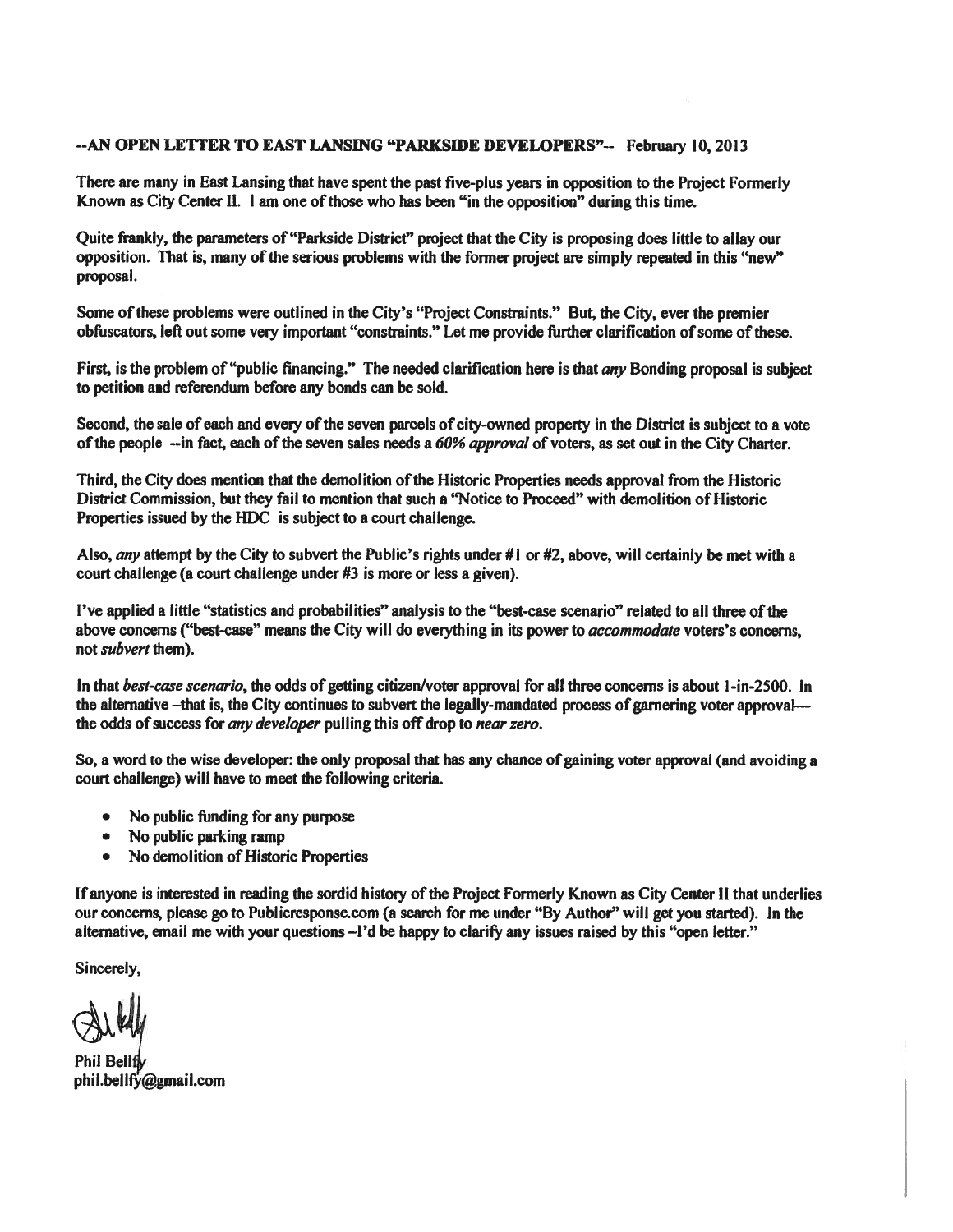>>> Phil Bellfy <phil.bellfy@gmail.com> 3/7/2013 11:15 AM >>>

George,

Those of us who have been fighting for responsible development downtown are very serious about the following (any one of which, if ignored, will result in a lawsuit --maybe the "City Attorney" can explain why these lawsuits are inevitable, if you ignore this list. And please note that there may be other elements we can add to the list, depending on how this unfolds):

No full-faith-and-credit bonding.

No publicly-funded parking garage.

No demolition of Historic Properties.

No sale of City property without a vote of the people (60% approval required).

I trust you will share this list with the Review committee this evening.

**Phil Bellfy**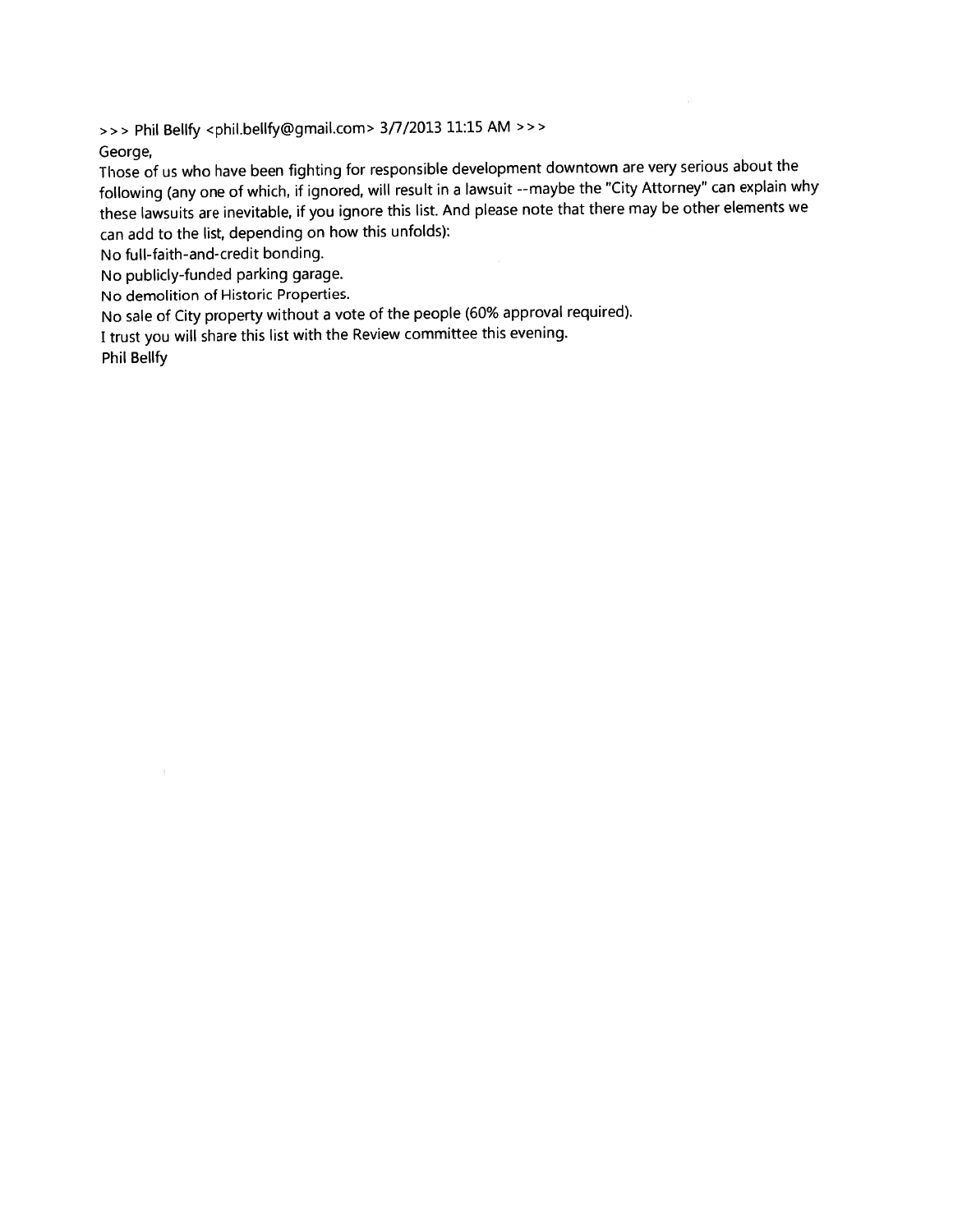

March 6, 2013

Ms. Lori Mullins Community and Economic Development Administer **City of East Lansing** 410 Abbott Road East Lansing, MI 48823

 $RE:$ REQUEST FOR PROPOSAL RESPONSE February 8, 2013 Core Campus, LLC Park District Planning Area

Please be advised that Core Campus withdraws the above reference response. We appreciate the opportunity to submit but have not been successful in reaching an agreement with the adjacent property owner. We have no further negotiations planned therefore the project has contemplated in our proposal will not be possible.

Thank you,

 $70x$  $\mathcal{Z}$ 

Thomas E. Harrington, Jr.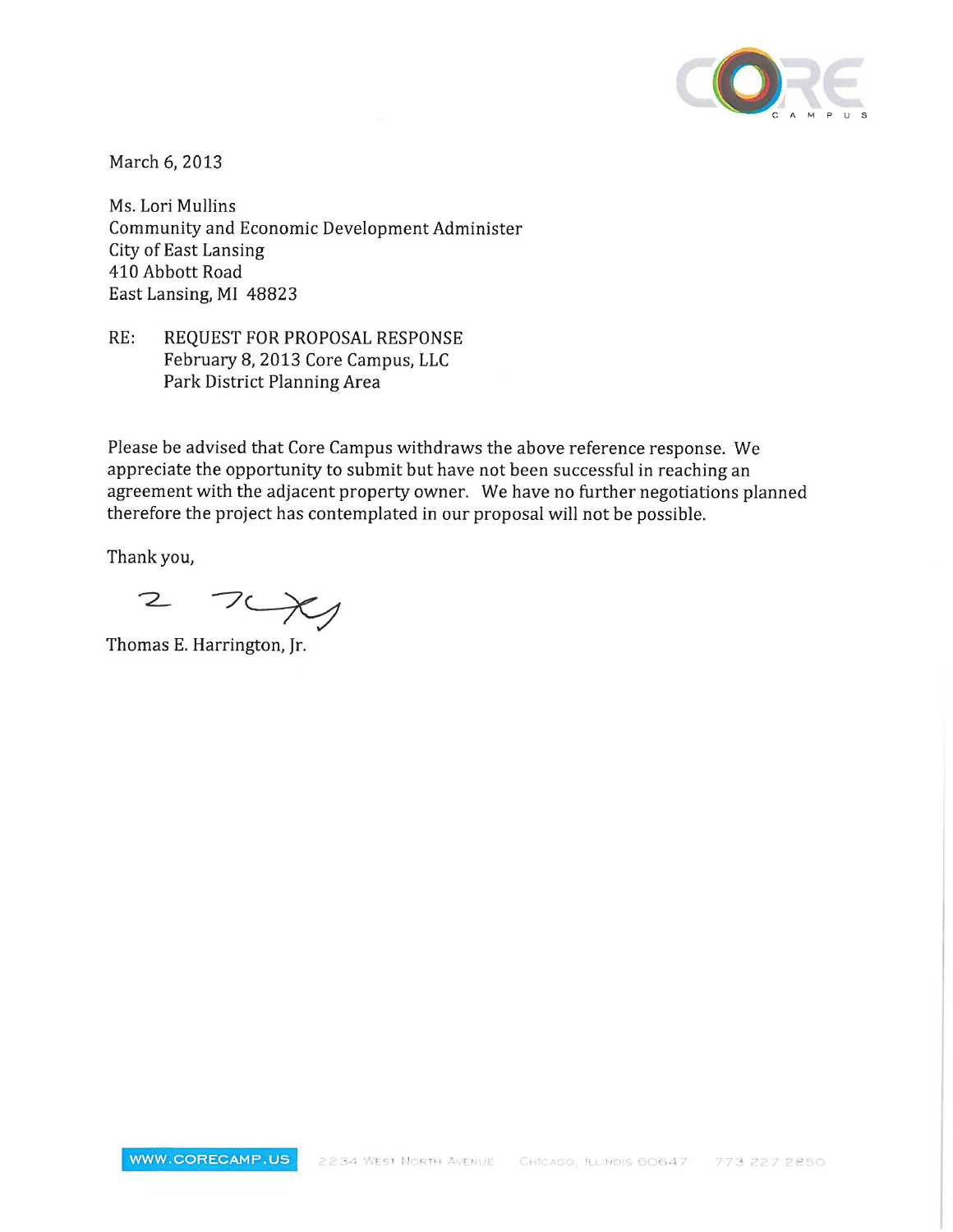### **Terri Soliday - Comments on the Park District Proposal Process: For Distribution to All Committee Members**

| <b>From:</b> | Eliot Singer $\langle$ picaresquescholar@gmail.com>                                                                                         |
|--------------|---------------------------------------------------------------------------------------------------------------------------------------------|
| To:          | <lmullin@cityofeastlansing.com>, George Lahanas <glahana@cityofeastlansi< th=""></glahana@cityofeastlansi<></lmullin@cityofeastlansing.com> |
| Date:        | 3/6/2013 10:48 AM                                                                                                                           |
|              | <b>Subject:</b> Comments on the Park District Proposal Process: For Distribution to All Committee Members                                   |
| CC:          | "Council@cityofeastlansing.com" <council@cityofeastlansing.com>, James C</council@cityofeastlansing.com>                                    |

### **To: Park District Proposal Review Committee From: Eliot Singer, 29-year East Lansing Resident and Taxpayer Re: Park District Proposal Review Process**

1) *To ask for proposals, when the fix is in, is illegal.* East Lansing already has a terrible reputation for cronyism, and the city does not need to face a lawsuit for a rigged RFQ/P process. There is ample circumstantial evidence to rouse suspicion.

*It is unacceptable for a DDA member to be awarded a DDA project, especially one involving properties for which the DDA, using taxpayer-backed bonds, paid far more than they were worth.*

City reformers will soon use ballot initiative, if Council does not act, to extend, and strengthen, conflict of interest provisions in the city charter to authorities and commissions. The selection of a Park District proposal should be done as if this reform were already in place.

2) One of the reasons for East Lansing's disastrous track record with public-private development has been its preference for favored local developers who lack the experience and capital to take on projects of the size and scope being proposed, making them especially vulnerable to anything but the most optimistic economic projections and construction schedules, and leading to changes in approved site plans and uses that are not in the public interest, as in the replacement of an intended "restaurant incubator" with a high alcohol content beer joint or owner-occupied condos for "empty-nesters" and "young professionals" with taxpayer-subsidized, high-priced, student rentals.

The draft RFQ/P allowed for anyone who had a \$10 million project on the drawing board, which is obviously a grossly inadequate qualification and was presumed to be a way of letting a favored, unqualified, local developer be selected. However, under pressure, the qualification was changed to having completed a \$10 million project. *That means there is no choice but to disqualify anyone who has yet to complete a \$10 million project as the developer of record.*

This appears to disqualify DTN, because planning for future large projects is not the same as having completed one. Anyway, the list of large DTN projects on the drawing board suggests a developer, with no history of successful large projects (or tall buildings), biting off more than it can chew.

Obviously, the developer whose name had to be identified through state LLC records and who is being represented by an architect who worked on another developer's projects, needs to be disqualified. I will leave it to others to figure out whether Core Campus has actually ever built a \$10 million project of its own -- I doubt it. The only ones that have clearly built \$10 million projects fully under their own auspices are: Capstone (the kind of student housing conglomerate East Lansing has always said it does not want), Lurvey-White, and of course, Carpenter, a world-class developer.

We may still have been unable to get city hall to disqualify for public-private projects any developer who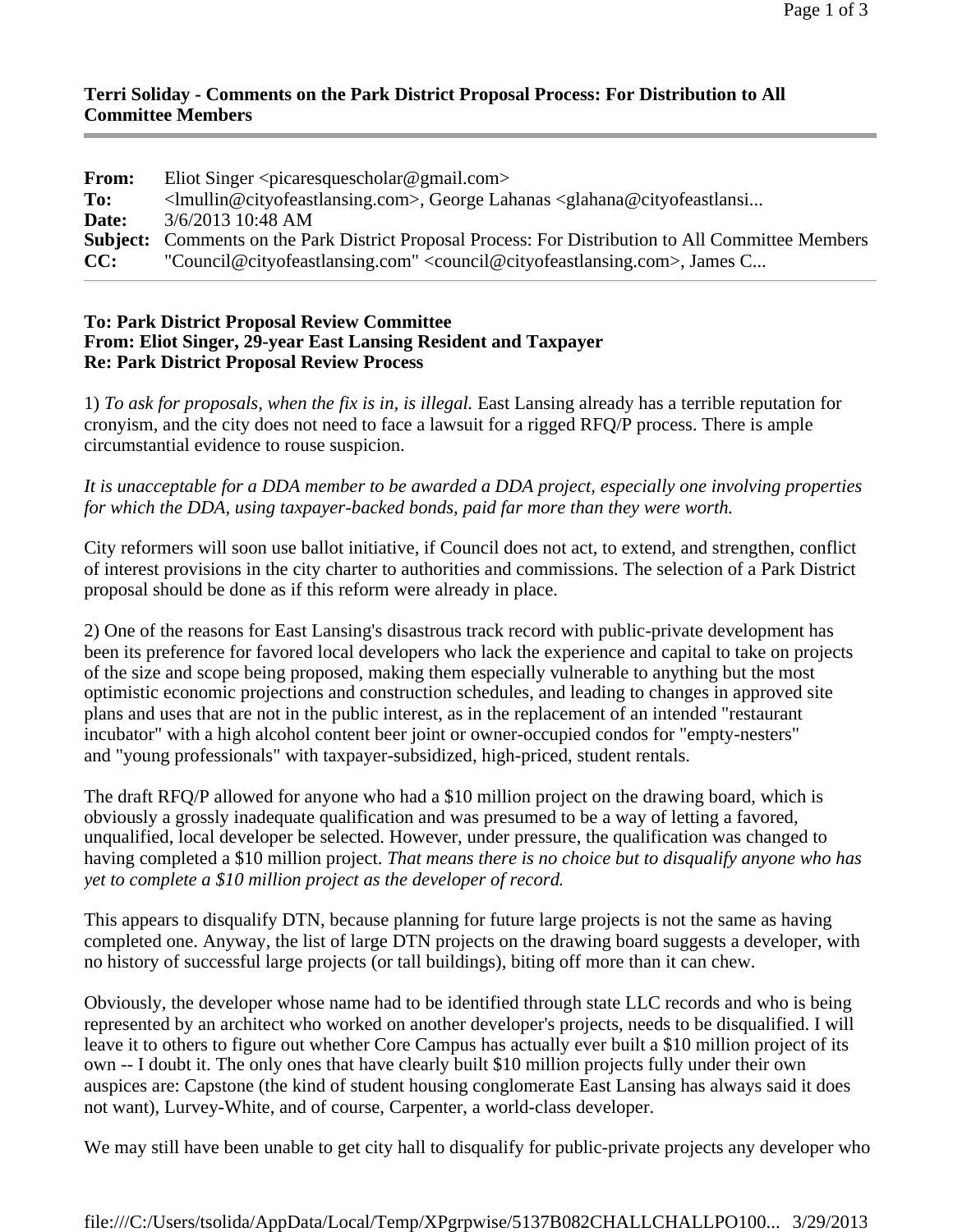has a record of tax delinquencies, breaches of contract, foreclosures, or felony convictions -- again, this will be done by ballot initiative, if Council fails to act soon. However, in the interim, I doubt it is worth the political risk to award the RFQ/P (or any brownfield) to someone who not only has a record of tax delinquencies but had the hubris to sue, unsuccessfully, City Pulse for naming him, instead of his shell companies.

3) The 2012 DDR 10-K is now available, and I have been consulting with experts to figure out, as best we can, the mysteries of the Mountain Vista mezzanine loan and mortgage on the private City Center II properties. I have already shared documents with Mary Haskell.

The upshot is that some of the default has been written down on the DDR books, but there is still more than \$5.5 million being carried, and there is still about \$20 million in personal guarantees on the mortgage. Neither DDR/Mountain Vista, which still wants to recover as much of its bad loans as possible, nor the signatory on the mortgage and subject of the personal guarantees, has any reason to hurry into a sale or accept anything but an exorbitant sale price, if they can get it.

An added complexity is that a \$2.5 million "prior lien" is indicated on the latest 10-K that was not there last year. Perhaps it has something to do with the mortgage under foreclosure on the Big Bank building, but that is for far less, and the replaced Comerica mortgage was not indicated as a "prior lien" on previous 10-Ks.

As to the ROB, LLC, mortgage under foreclosure, Mountain Vista has an Affidavit of Interest on that property that forbids CADA Investment Group from disposing of it, so whatever happens, if and when the redemption period, recently changed to March 18, is over, new ownership would likely come under dispute.

There are a whole host of other liens, possible liens, and restrictions, some of which I have gone over on Public Response. *The bottom line is that any of the would-be suitors for the private City Center II properties, who have or would like to incorporate those into its Park District proposal, even if it has a purchase agreement with someone who has been subject to numerous breach of contract suits, will have a long row to hoe before obtaining free and clear title.* As one of my consultants, conversant with the shady side of finance, put it: "If I were the City of East Lansing, I wouldn't take anything less than a banker's box of settlement agreements, sales agreements, etc. as the minimum amount of proof that any bidder had anything concrete with the private parcels."

4) It appear East Lansing is moving toward allowing developers to build their own parking downtown, and the state's brownfield act now allows parking built by developers, not just municipalities, as a qualified expense. Unlike Lansing Township, for its Eastwood expansion project, East Lansing no longer has any diverted revenue earmarked for development to draw on to pay for debt service on new parking structures or infrastructure. Moreover, it is now politically impossible to issue bonds for the Park District (and illegal to use the existing "intent to bond," since this is not the same project or developer). Citizens can petition to force bonds on the ballot and, if necessary, are well organized, motivated, and will do so.

Some of the Park District proposals are based on the assumption that the city will provide bond-funded parking and infrastructure. We warned against giving this impression in the RFQ/P.

*Developers who pass the \$10 million completed project qualification, who have submitted proposals involving bond-financed parking and infrastructure, should be invited to submit modified proposals with developer-financed parking and infrastructure, allowing for TIF reimbursement, if available after existing city debt has been paid.*

Since a major concern is inadequate parking leading to illegal use of the Peoples Church lot, having the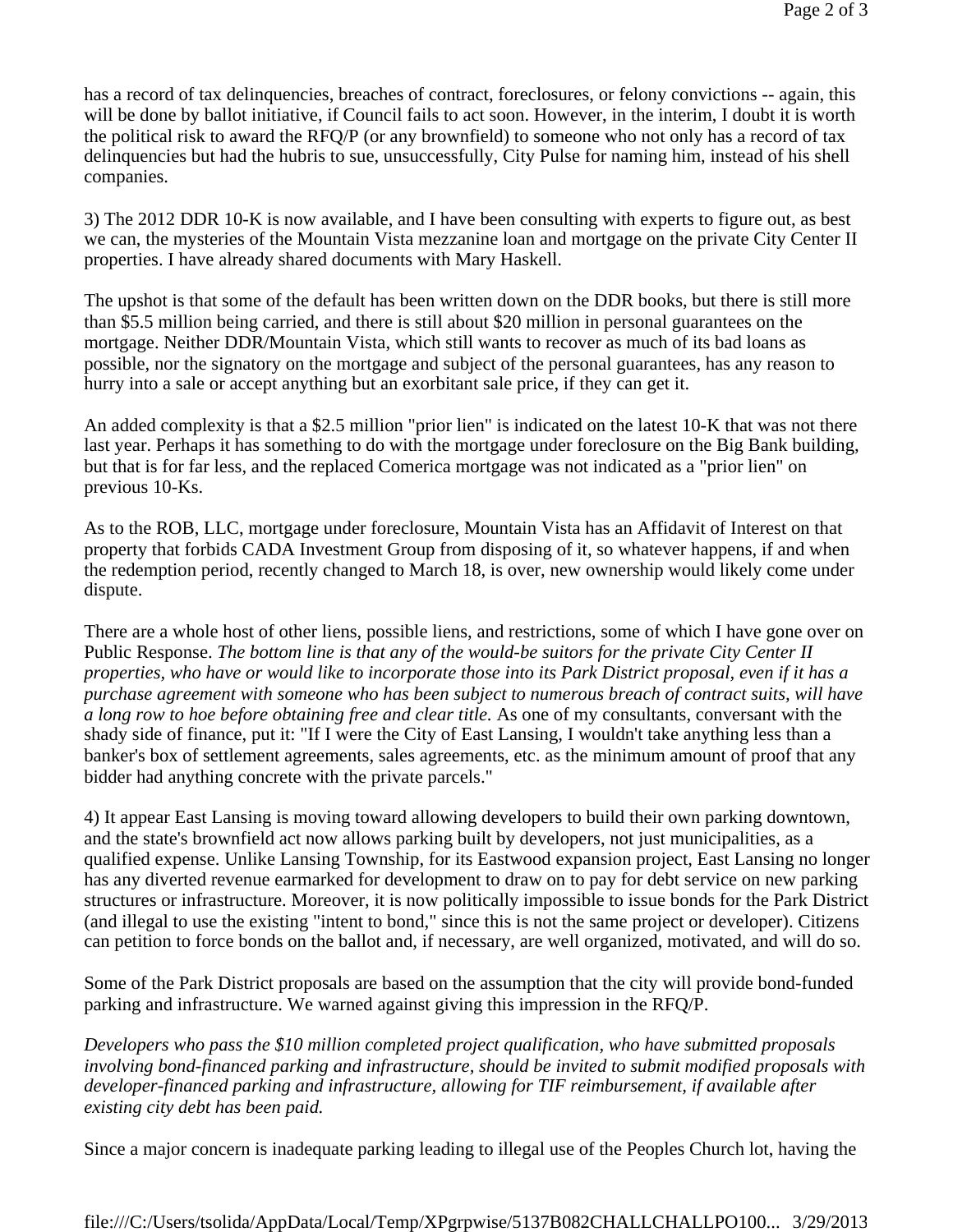developer pay for a gated lot system for the church should be considered. But it is time to give up on the idea that downtown East Lansing (or Lansing) needs to compete with the extent of parking associated with outlying residential and commercial districts. Real cities do not do that, and what parking there is in real cities commands a very high price.

5) I do not believe the citizens of East Lansing want a downtown consisting of taxpayer subsidized, highpriced, student rentals and a bar crawl. History shows, in East Lansing and elsewhere, once a developer gets its foot in the door, claiming it will build something citizens might want, it is given free reign to change to what is most profitable: in the current college town market typically high-priced student rentals, with bars or junk food establishments in commercial space.

We have to assume those with proposals who are strongly identified with student rentals -- DTN, Capstone, Core Campus -- will end up constructing student rentals, whatever they may say to get chosen. Is the city willing, or able (finally) to build restrictive covenants into development or brownfield agreements to force developers to abide by their original plans and stated intents?

The way to gain community support, as with the Red Cedar Golf Course redevelopment in Lansing, is with true community involvement -- not just a one-and-out charette, going through the motions of citizen input that subsequently is, for all intents and purposes, ignored. There is more to redevelopment than putting up new buildings with occupants and commercial space that will only further alienate East Lansing taxpayers and voters in the neighborhoods from downtown.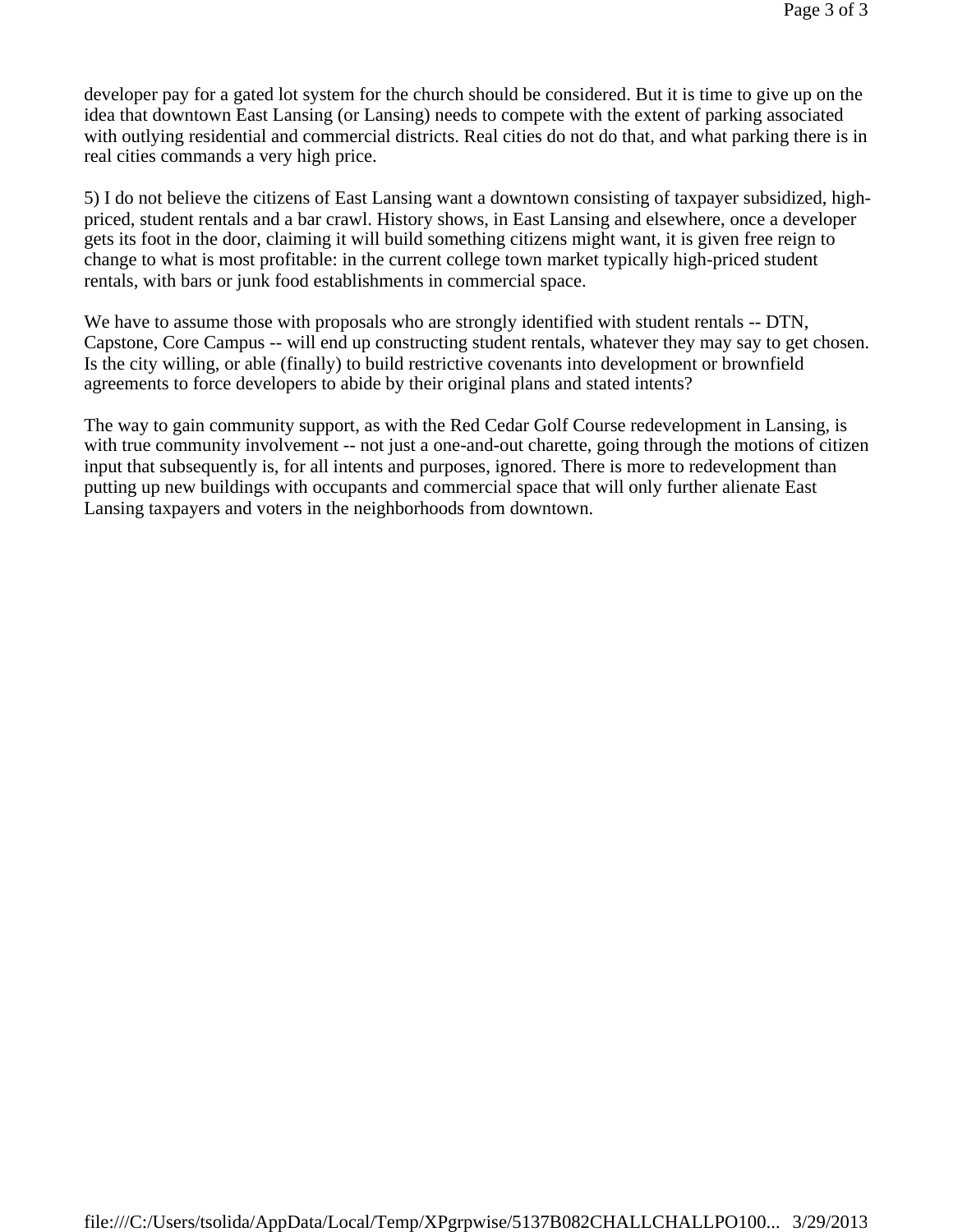| From:    | <avanant@cityofeastlansing.com></avanant@cityofeastlansing.com>                                                                                           |
|----------|-----------------------------------------------------------------------------------------------------------------------------------------------------------|
| To:      | <tsolida@cityofeastlansing.com>, <lmullin@cityofeastlansing.com>, <tdemp< th=""></tdemp<></lmullin@cityofeastlansing.com></tsolida@cityofeastlansing.com> |
| Date:    | 10/11/2012 11:09 AM                                                                                                                                       |
| Subject: | New Form                                                                                                                                                  |

Results From: New FormSubmitted By: Unauthenticated User IP: 192.203.222.68

| Name:    | David Shane                                   |
|----------|-----------------------------------------------|
| Address: | 338 W Saginaw St, Unit 7, East Lansing, 48823 |
| Email:   | me@davidshane.name                            |

Phone:

#### Comments:

 I generally liked the Request, and think I even personally learned more about the city by reading it! I have a couple specific comments, but first I wanted to make one general comment - and that is just to say that one of the dangers in doing this much planning is that we will reject any proposal that doesn't seem to offer exactly what we want. So I just want to say that we should keep in mind that something is almost always better than nothing when it comes to development, and nothing is what we've had in some of this area for too long. So "no reasonable proposal should be refused", even if it isn't our dream proposal.

As to specifics,

1. I found the idea of an urban grocery store especially intriguing. I would love that.

2. I was happy to see that the city is willing to sell the properties to the developer. I guess I'm not comfortable with the fact that we're "in this business" in the first place.

3. I personally would not restrict proposals to developers with experience - or at least, let's make that qualification worth fewer points. You can be the new guy and have a great idea. This might be my relative youth coming out - you know that one of the frustrations graduating college students have is that it seems like \*every\* job they want to apply for requires experience!

4. I don't think LEED Certification should be a requirement at all, unless it's an issue of the city infrastructure not being able to handle a traditional building. Otherwise the LEED status of the building(s) should be something entirely left up to the developer, and not relevant in the consideration of the city.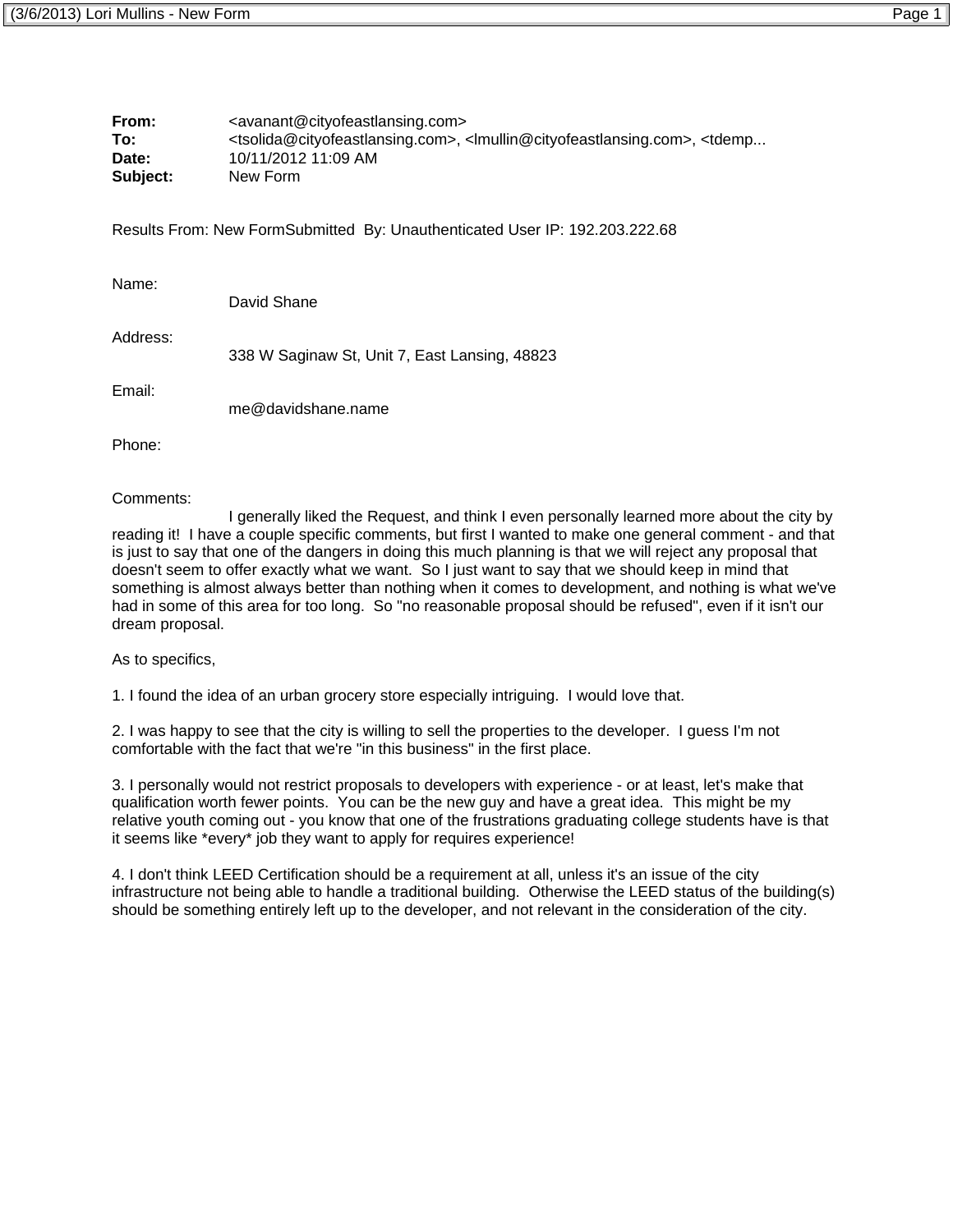| From:    | <avanant@cityofeastlansing.com></avanant@cityofeastlansing.com> |
|----------|-----------------------------------------------------------------|
| To:      | <lmullin@cityofeastlansing.com></lmullin@cityofeastlansing.com> |
| Date:    | 12/10/2012 9:56 AM                                              |
| Subject: | New Form                                                        |

Results From: New FormSubmitted By: Unauthenticated User IP: 99.30.89.54

Name:

Firas Joseph

email:

fjoseph@detroitcontracting.com

companyName:

Detroit Contracting, Inc.

comments:

Re: Business Opportunities

Greetings:

I'd like to thank you giving us this opportunity to introduce our company, Detroit Contracting, Inc. We are a Detroit-based general contractor company that was found in 2000. As a "Woman Business Enterprise" certified business, we constantly strive to provide quality services with a tireless commitment to our clients in Wayne County and Metropolitan Detroit area.

Our mission is to provide our clients with a strong, responsive construction team that knows how to work together to get the job done correctly, on time, within budget and with pride. Since the first day of establishment, we have been successfully providing a wide variety of constructional services to clients from different industries in different and unique projects. Our clients range from school districts to commercial developers, and utility providers. We proudly provide general contracting, design/build, and construction management services to our clients according to their needs.

We understand performance expectations, schedules and deadlines. We set high standards for ourselves. These standards provide the foundation on which our clients build. As a general contractor, our company has more than a decade of project expertise in several market segments. These market segments are including but not limited to: commercial, institutional, industrial, and infrastructure. Commitment to our projects, our customers, and delivering the best product possible are the ideals that have built us into a recognized construction leader. The most important component of our business is our customers and our pledge of unyielding commitment to provide a superior quality project.

Our construction management services team offer a complete range of services; overall planning, coordination, budgeting and control of a project from beginning to completion aimed at meeting our client's requirements in order to deliver a functionally and financially viable project. Our various in-house capabilities allow us to deliver highly competitive, quality construction work. Our well trained workforce has shown exceptional ability in providing customer satisfaction and superior construction services. Quality craftsmanship and attention to detail go into each and every project. Our projects are consistently completed on time and within budget. We are proud to deliver a top quality, cost efficient and functional final project to our clients. As a company, we promise to pursue our mission of integrity and getting the job done safely, right with commitment, energy, and vision. We believe our team has the expertise required to assist in completing any project in a timely and cost effective manner. Our combined construction staff has experience in every phase of the construction industry. Attached please find a brief overview of our capabilities and past experiences.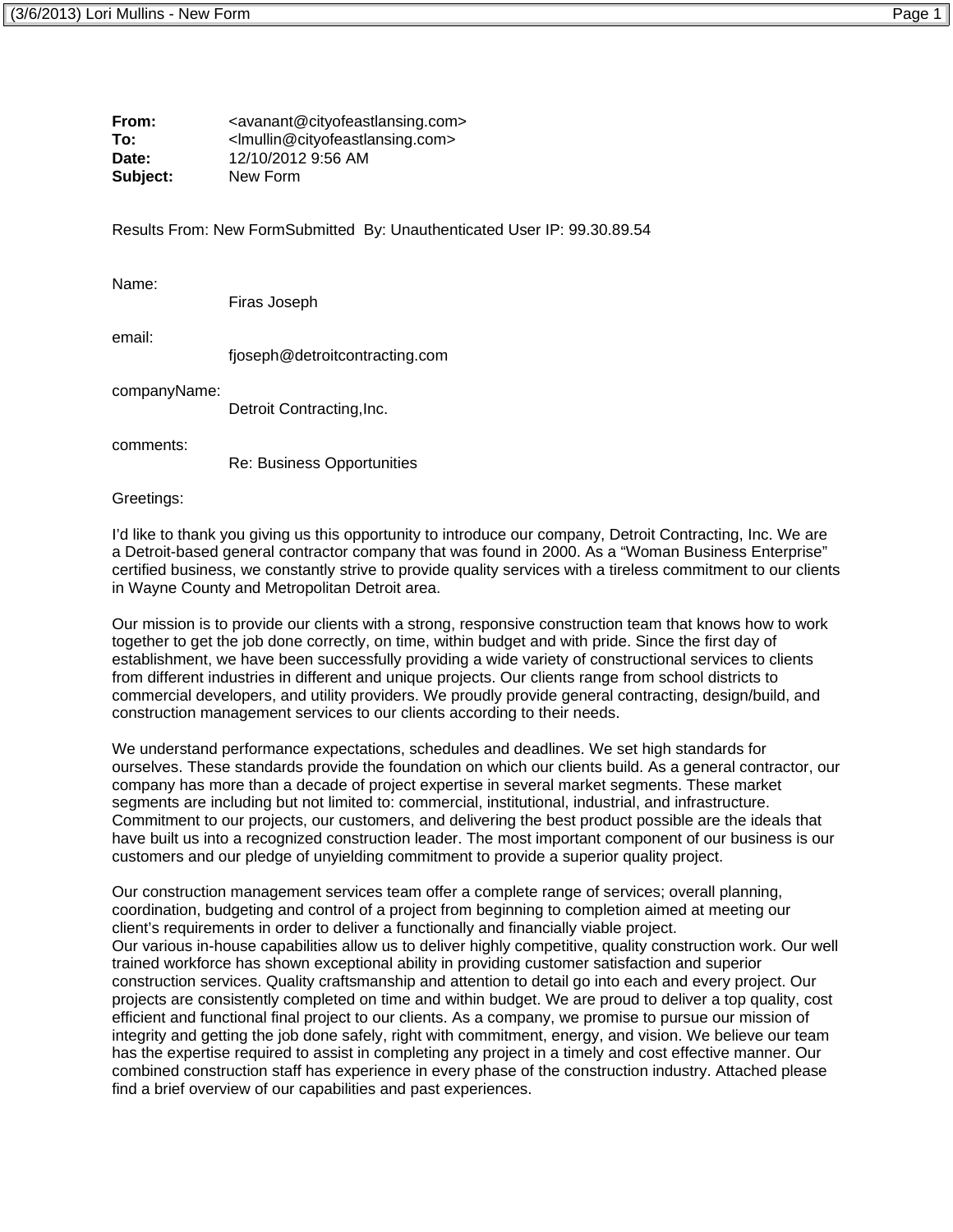On behalf of Detroit Contracting, Inc. and its staff , I thank you for your time and I look forward to discuss in greater detail our services, quality, and how we can be a part of your team.

Best Regards,

Firas Joseph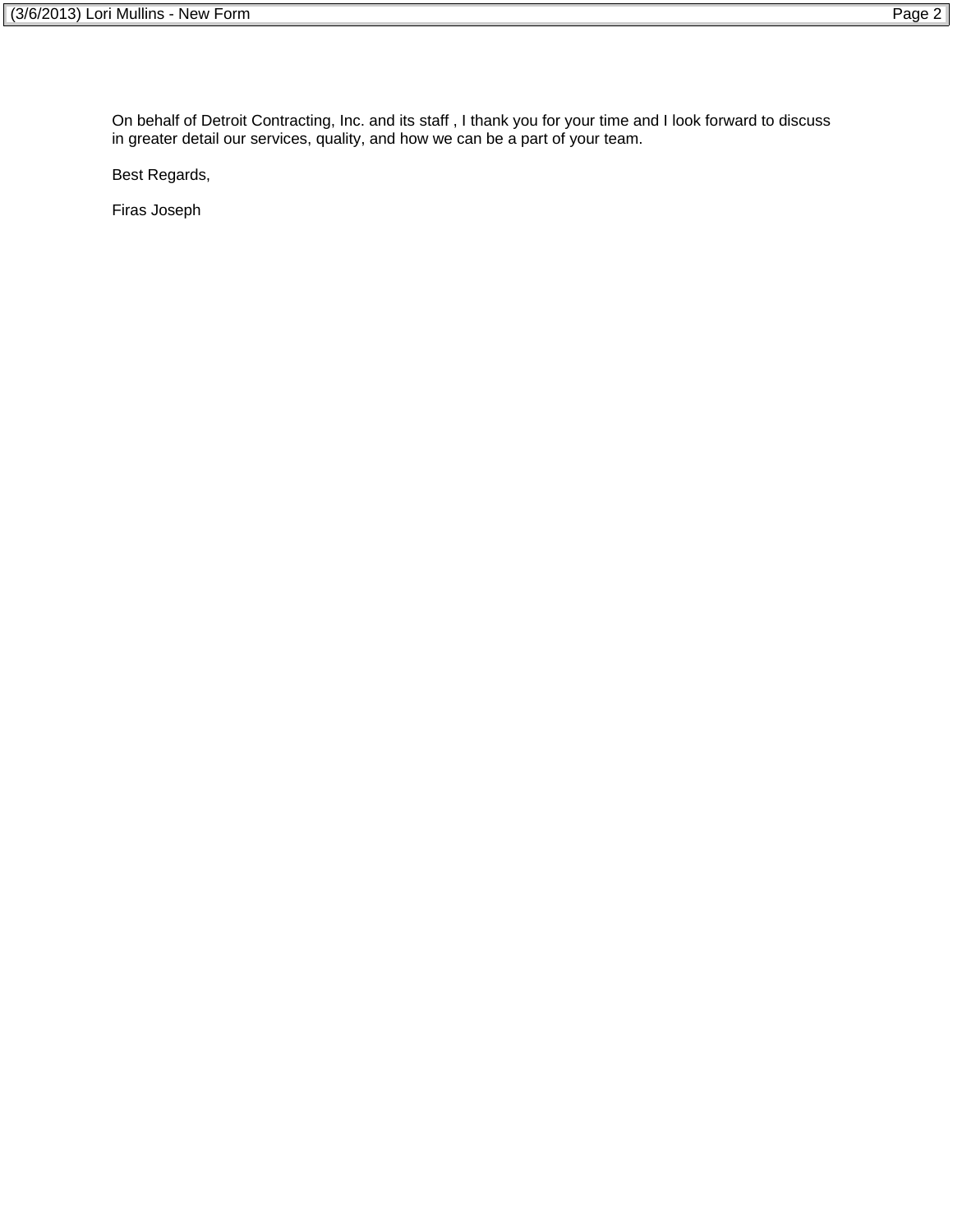| From:<br>To:<br>Date:<br>Subject: | <avanant@cityofeastlansing.com><br/><lmullin@cityofeastlansing.com><br/>2/8/2013 8:16 PM<br/>New Form</lmullin@cityofeastlansing.com></avanant@cityofeastlansing.com> |  |  |  |  |  |
|-----------------------------------|-----------------------------------------------------------------------------------------------------------------------------------------------------------------------|--|--|--|--|--|
|                                   | Results From: New FormSubmitted By: Unauthenticated User IP: 68.60.98.234                                                                                             |  |  |  |  |  |
| Name:                             | Christine                                                                                                                                                             |  |  |  |  |  |
| email:                            | Root                                                                                                                                                                  |  |  |  |  |  |
| companyName:                      | East Lansing resident                                                                                                                                                 |  |  |  |  |  |
| comments:                         | Thanks for this opportunity to keep in touch.                                                                                                                         |  |  |  |  |  |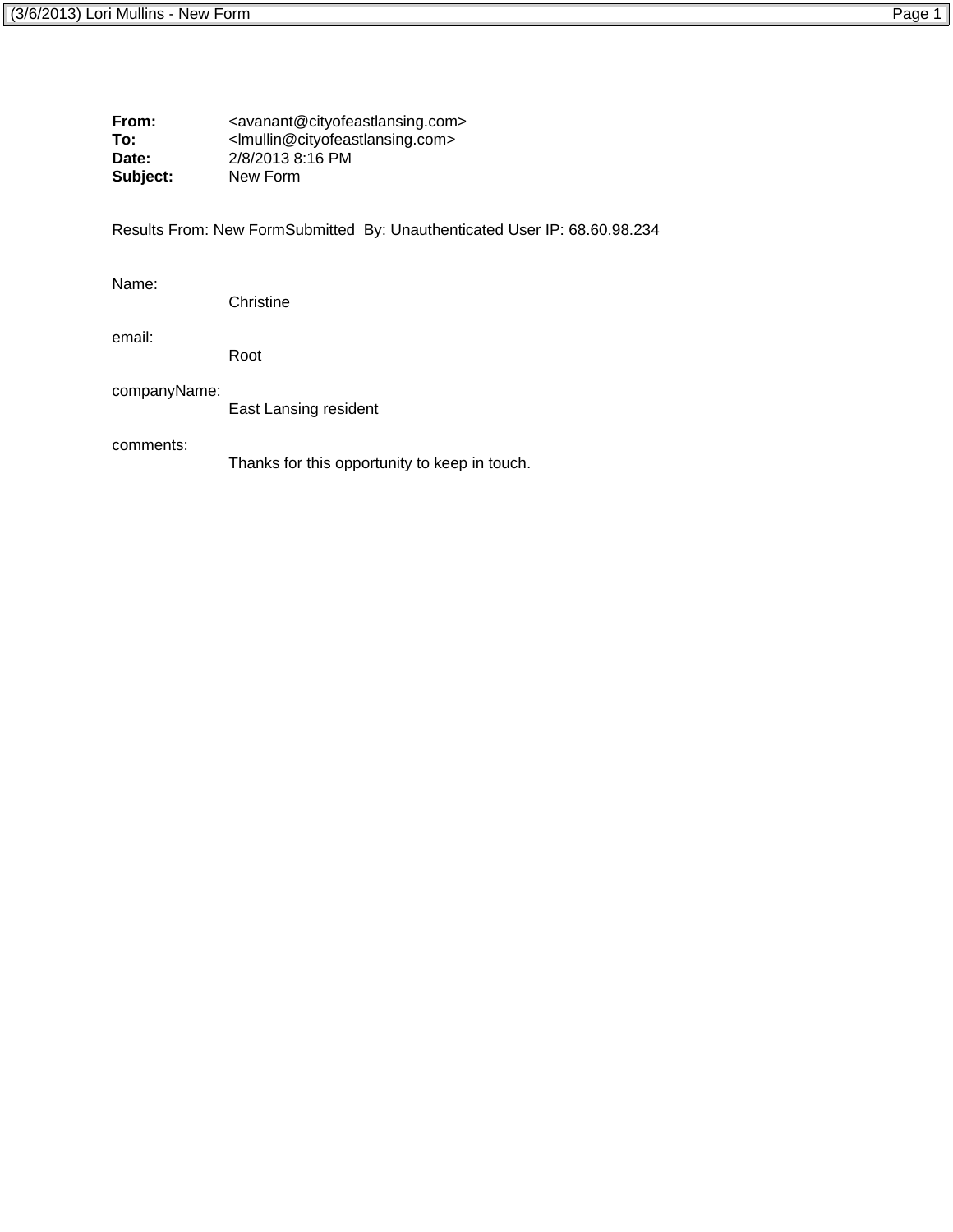**From:** <avanant@cityofeastlansing.com> **To:** </abullin@cityofeastlansing.com><br>Date: 2/8/2013 8:07 PM **Date:** 2/8/2013 8:07 PM **Subject:** New Form

Results From: New FormSubmitted By: Unauthenticated User IP: 76.247.136.31

Name:

Betty Nocera

email:

bjnocera@gmail.com

companyName:

comments:

 Whichever proposal is undertaken in the final analysis, it is hoped that adequate housing for alumni and 'baby boomers' will be addressed. With The Residences and the Lofts now under construction and geared towards students, both graduate and undergraduate, there does exist a need for rentals or condos available for the more mature market which would bring long term commitment and assets to be used at local businesses to the city of East Lansing, supported by the inherent devotion to MSU. It is hoped that the mixed use facilities will not ignore this valuable market segment.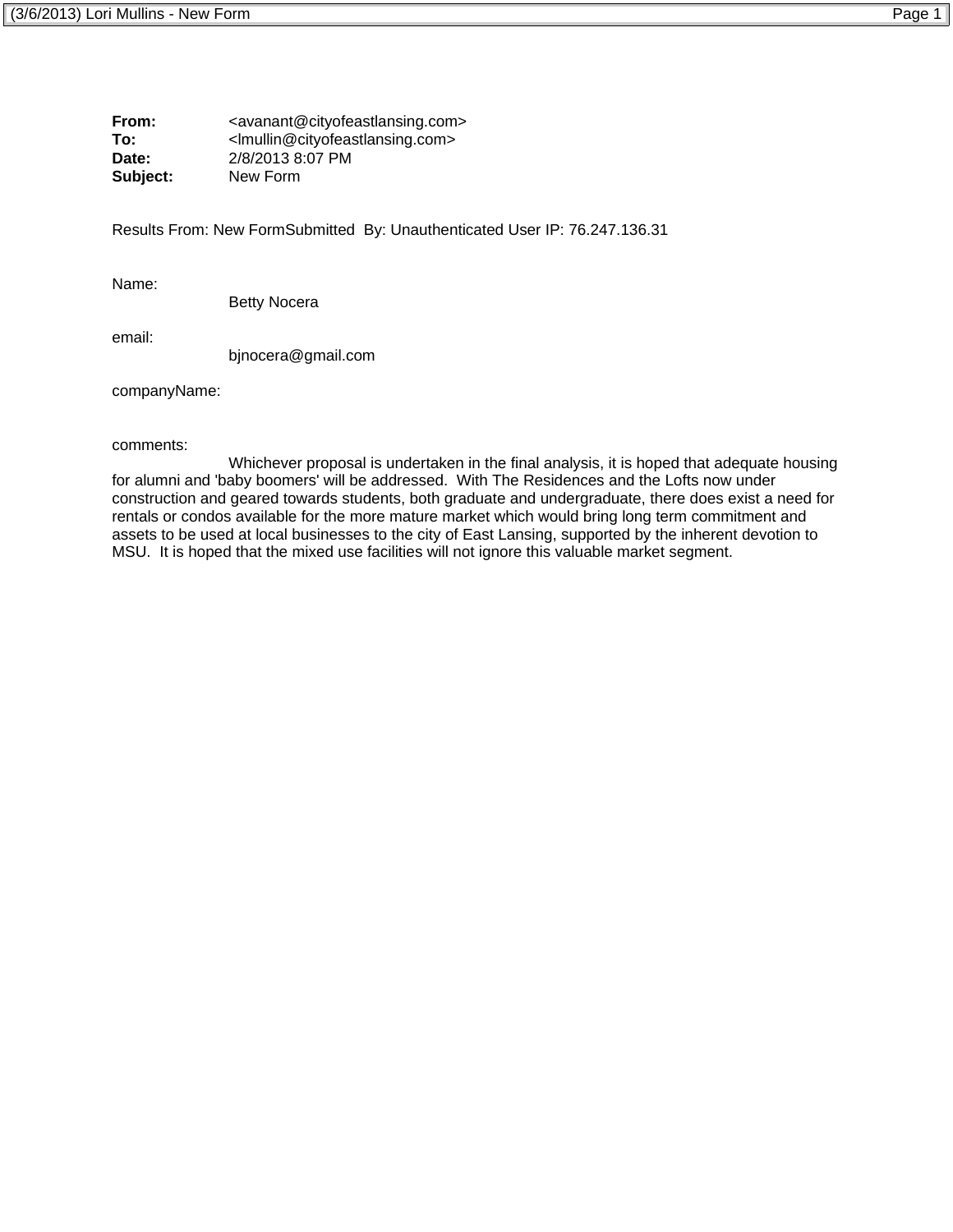**From:** </nullin@cityofeastlansing.com> **To:** <lmullin@cityofeastlansing.com> **Date:** 2/26/2013 9:32 PM **Subject:** New Form

Results From: New FormSubmitted By: Unauthenticated User IP: 68.43.116.68

Name:

Eldridge

email:

kklifman@hotmail.com

ReceiveEmail:

Yes

comments:

 I am just writing to express my support for development of this area. And also to emphasize that, although I understand there is a long list of due diligence that must be done to do things right, many members of the local community are very anxious to see some action very soon. I have lived in East Lansing for 7 years and I have to drive past these run down buildings at least twice a day on my commute to work/daycare and etc. Everytime I look at the ugly intersection of Grand River and Abott I get discouraged by the eye sore. I see the potential of this project and hope it gets going soon. The community has waited long enough. With the new museum at one end of the corridor, it would be awesome to for tourists/guests/residents entering town from the West to see something very inviting. It is currently very uninviting & amp; depicts a town that is run down and not vibrant; which is not the case. Please keep up the good work but please get things going!!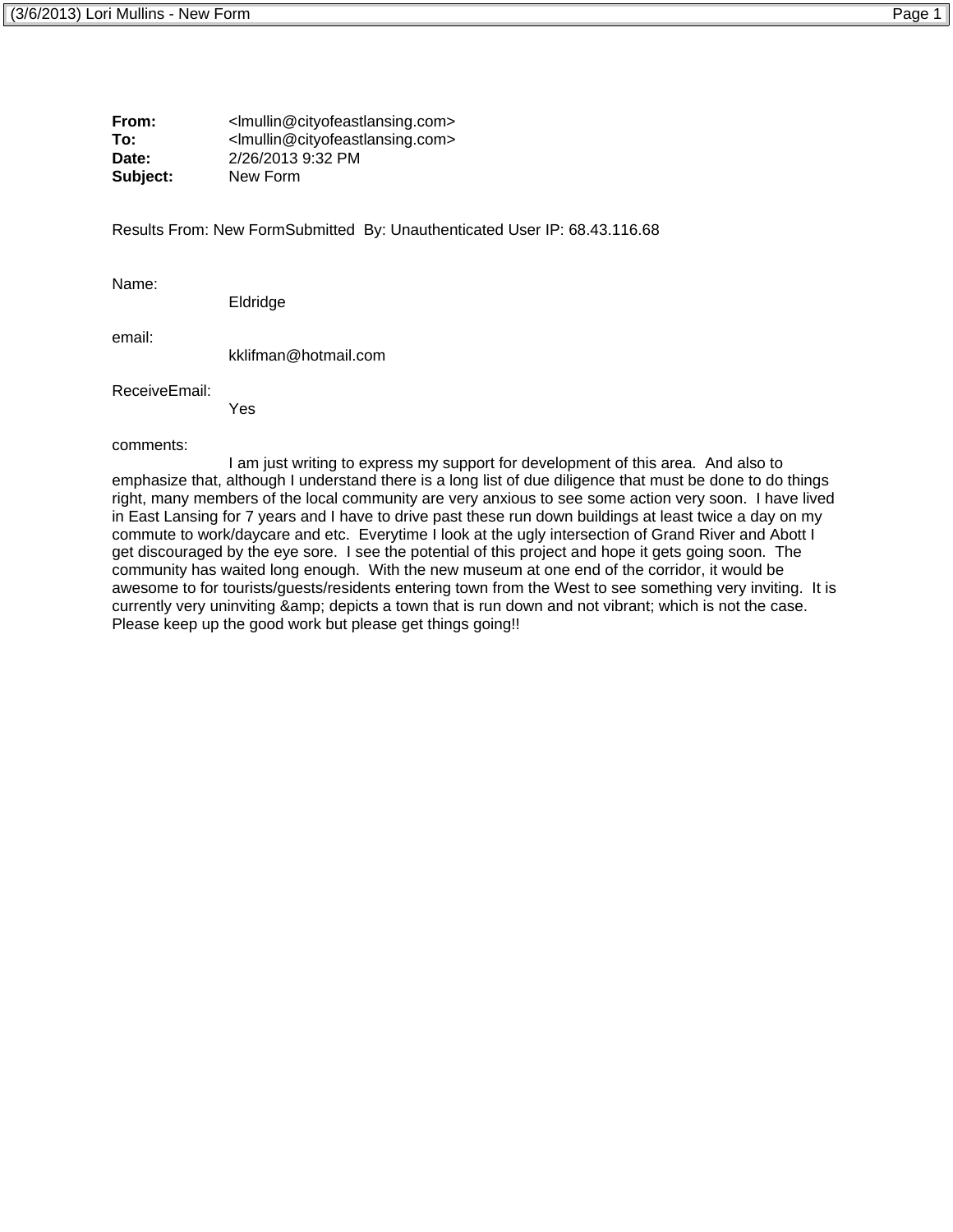#### --AN OPEN LETTER TO EAST LANSING "PARKSIDE DEVELOPERS"-- February 10, 2013

There are many in East Lansing that have spent the past five-plus years in opposition to the Project Formerly Known as City Center II. 1 am one of those who has been "in the opposition" during this time.

Quite frankly, the parameters of "Parkside District" project that the City is proposing does little to allay our opposition. That is, many of the serious problems with the former project are simply repeated in this "new" proposal.

Some of these problems were outlined in the City's "Project Constraints." But, the City, ever the premier obfuscators, left out some very important "constraints." Let me provide further clarification of some of these.

First, is the problem of "public financing." The needed clarification here is that any Bonding proposal is subject to petition and referendum before any bonds can be sold.

Second, the sale of each and every of the seven parcels of city-owned property in the District is subject to a vote of the people --in fact, each of the seven sales needs a 60% approval of voters, as set out in the City Charter.

Third, the City does mention that the demolition of the Historic Properties needs approval from the Historic District Commission, but they fail to mention that such a "Notice to Proceed" with demolition of Historic Properties issued by the HDC is subject to a court challenge.

Also, any attempt by the City to subvert the Public's rights under # $\vert$  or #2, above, will certainly be met with a court challenge (a court challenge under #3 is more or less a given).

I've applied a little "statistics and probabilities" analysis to the "best-case scenario" related to all three of the above concerns ("best-case" means the City will do everything in its power to *accommodate* voters's concerns, not *subvert* them).

In that best-case scenario, the odds of getting citizen/voter approval for all three concerns is about 1-in-2500. In the alternative --that is, the City continues to subvert the legally-mandated process of garnering voter approval--the odds of success for any developer pulling this off drop to near zero.

So, a word to the wise developer: the only proposal that has any chance of gaining voter approval (and avoiding a court challenge) will have to meet the following criteria.

- No public funding for any purpose
- No public parking ramp
- No demolition of Historic Properties  $\bullet$

If anyone is interested in reading the sordid history of the Project Formerly Known as City Center II that underlies our concerns, please go to Publicresponse.com (a search for me under "By Author" will get you started). In the alternative, email me with your questions -I'd be happy to clarify any issues raised by this "open letter."

Sincerely,

Phil Bellfh phil.bellfy@gmail.com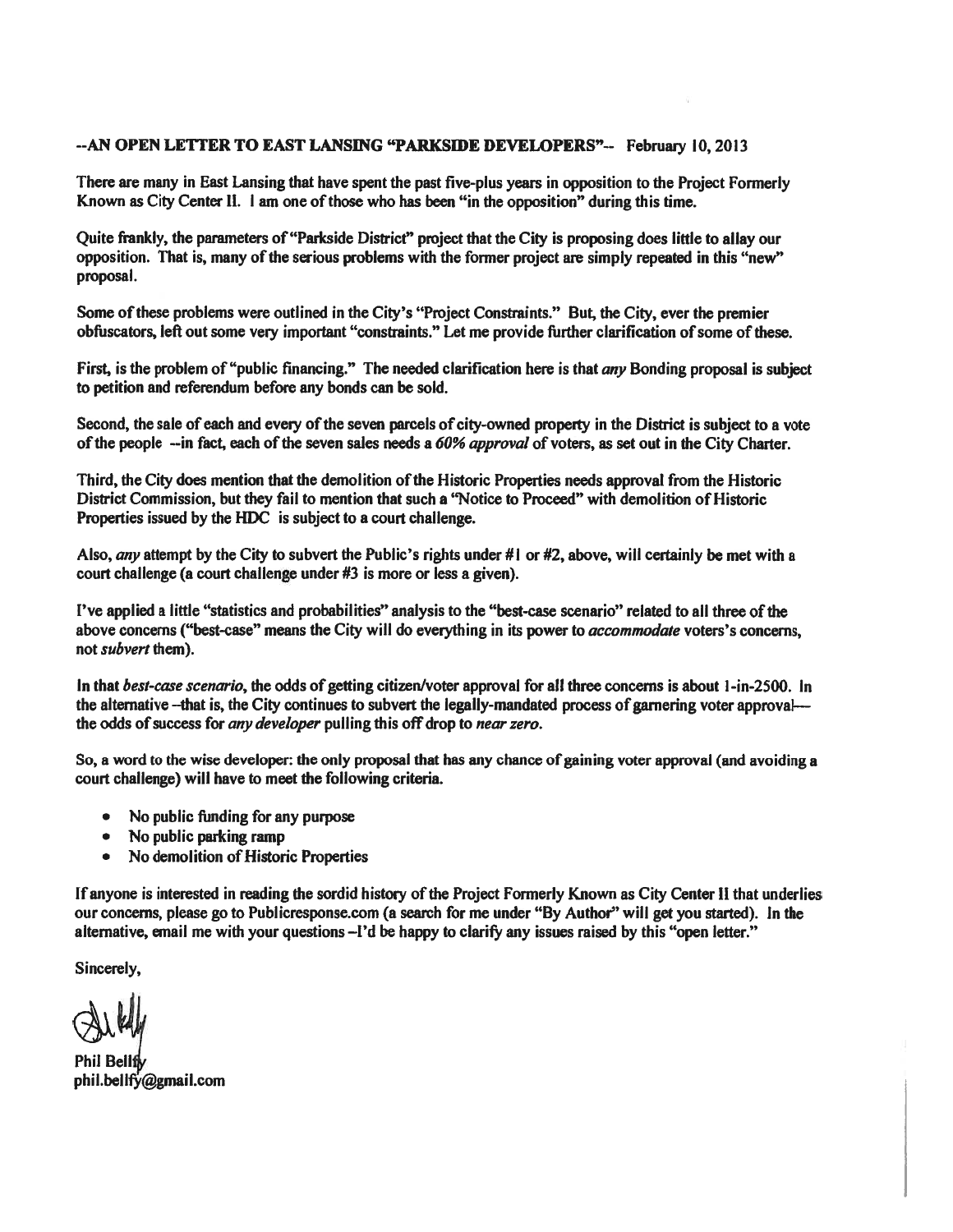>>> Phil Bellfy <phil.bellfy@gmail.com> 3/7/2013 11:15 AM >>>

George,

Those of us who have been fighting for responsible development downtown are very serious about the following (any one of which, if ignored, will result in a lawsuit --maybe the "City Attorney" can explain why these lawsuits are inevitable, if you ignore this list. And please note that there may be other elements we can add to the list, depending on how this unfolds):

No full-faith-and-credit bonding.

No publicly-funded parking garage.

No demolition of Historic Properties.

No sale of City property without a vote of the people (60% approval required).

I trust you will share this list with the Review committee this evening.

**Phil Bellfy**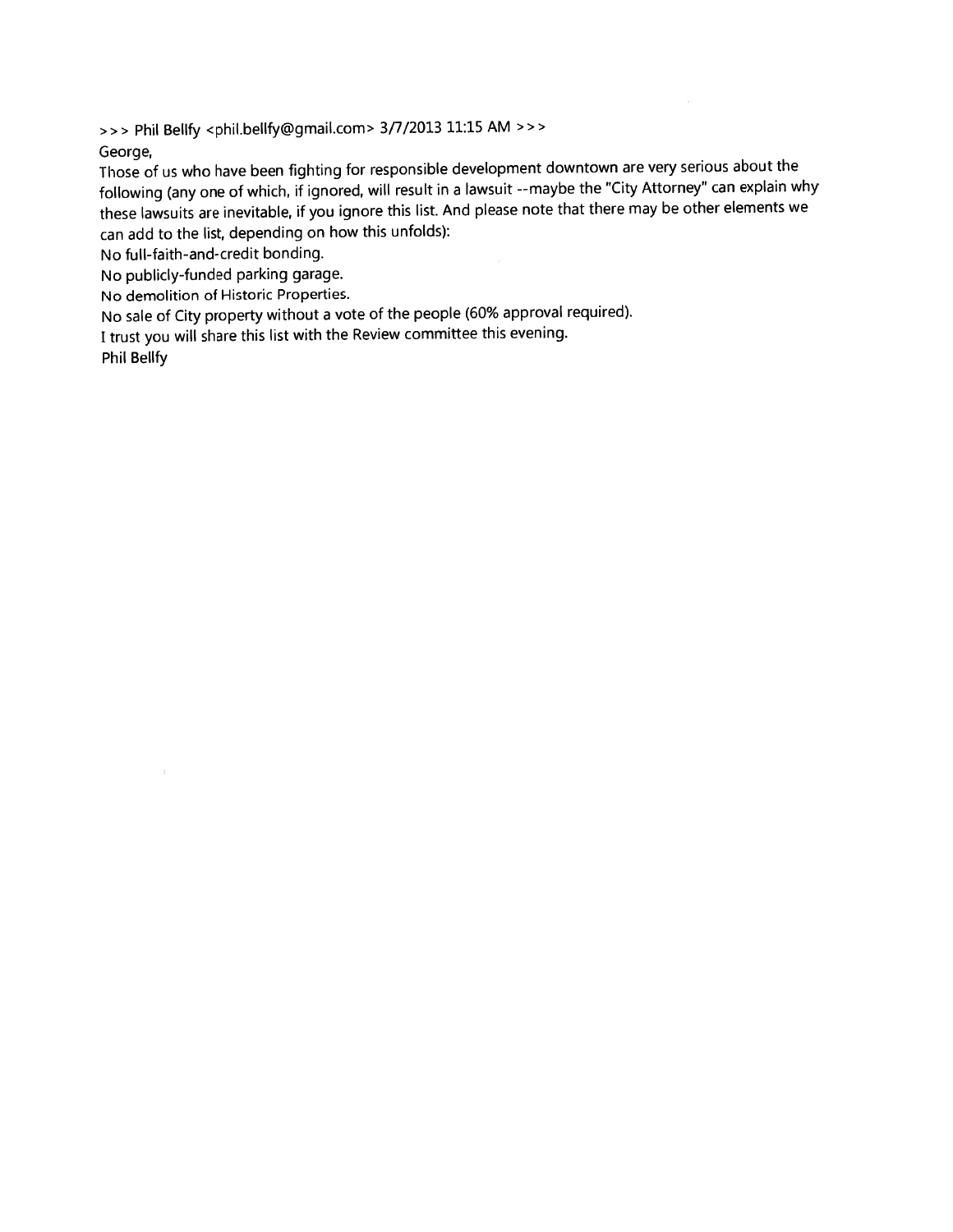

# Scoring Comparison for respondents of the RFQP for the Park District Planning Area East Lansing

| <b>CHEANSTATE!</b>                                                                                                                                                                 |                                 | Capidoe / Watakis        |       |                          |       | Lunga William Ventures |       | MBT & Viser Bratters     |       | The Parkide Project      |       | Uyan Cultiva Arts &      |       |
|------------------------------------------------------------------------------------------------------------------------------------------------------------------------------------|---------------------------------|--------------------------|-------|--------------------------|-------|------------------------|-------|--------------------------|-------|--------------------------|-------|--------------------------|-------|
| <b>Qualifications Criteria</b>                                                                                                                                                     |                                 | Points<br><b>Allowed</b> | Score | Points<br>Allowed        | Score | Points<br>Allowed      | Score | <b>Points</b><br>Allowed | Score | Points<br><b>Allowed</b> | Score | <b>Points</b><br>Allowed | Score |
| Experience in completing projects of the complexity and significance of what is envisioned for this<br>site.                                                                       |                                 | 20                       |       | 20                       |       | 20                     |       | 20                       |       | 20                       |       | 20                       |       |
| 2 Qualifications, financial capacity and track record of key personnel and development entity.                                                                                     |                                 | 15                       |       | 15                       |       | 15                     |       | 15                       |       | 15                       |       | 15                       |       |
| Access to sufficient capital to complete the project as conceptually proposed, as well as reasonable estimates of project costs and sources and uses of funds.<br>$\overline{3}$   |                                 | 15                       |       | 15                       |       | 15                     |       | 15                       |       | 15                       |       | 15                       |       |
| Experience in implementing green building practices such as those required for LEED certification<br>and low-impact development such as innovative storm water management systems. |                                 | 5                        |       | $5\overline{)}$          |       | 5                      |       | 5                        |       | 5                        |       | $5\overline{)}$          |       |
| 5 Proven experience conducting community input/visioning sessions and/or design charrettes.                                                                                        |                                 | 5                        |       | 5                        |       | 5                      |       | 5                        |       | 5                        |       | 5                        |       |
| 6 History of utilizing high-quality design and materials in past projects.                                                                                                         |                                 | 5                        |       | 5                        |       | 5                      |       | 5                        |       | 5                        |       | 5                        |       |
|                                                                                                                                                                                    | <b>Qualifications Criteria:</b> | 65                       |       | 65                       |       | 65                     |       | 65                       |       | 65                       |       | 65                       |       |
| <b>Proposal Criteria</b>                                                                                                                                                           |                                 | Points<br><b>Allowed</b> | Score | Points<br><b>Allowed</b> | Score | Points<br>Allowed      | Score | <b>Points</b><br>Allowed | Score | Points<br><b>Allowed</b> | Score | Points<br><b>Allowed</b> | Score |
| 1 Proposal clearly integrates the stated preferences of the community.                                                                                                             |                                 | 15                       |       | 15                       |       | 15                     |       | 15                       |       | 15                       |       | 15                       |       |
| 2 Demonstration of a sustainable plan to bring new businesses into the project, which will be assets in terms of providing jobs and services to our community.                     |                                 | 10 <sup>°</sup>          |       | 10                       |       | 10                     |       | 10                       |       | 10                       |       | 10                       |       |
| Provides a plan to expand green space into public areas, including streetscaping and plaza<br>$\mathbf{3}$<br>spaces.                                                              |                                 | 10                       |       | 10                       |       | 10                     |       | 10                       |       | 10                       |       | 10                       |       |
|                                                                                                                                                                                    | Proposal Criteria:              | 35                       |       | 35                       |       | 35                     |       | 35                       |       | 35                       |       | 35                       |       |
|                                                                                                                                                                                    | <b>Total Final Score:</b>       | 100                      |       | 100                      |       | 100                    |       | 100                      |       | 100                      |       | 100                      |       |

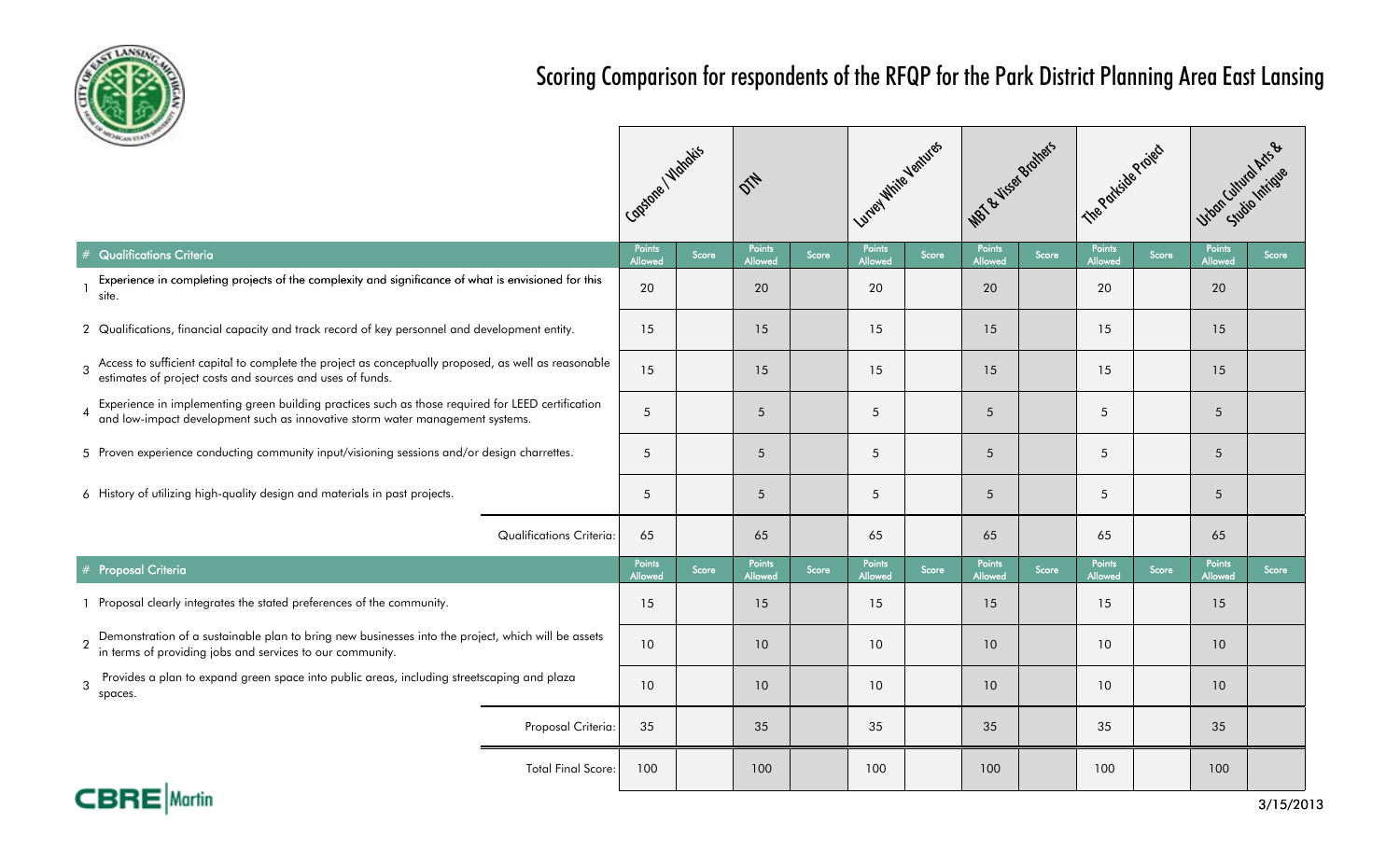

| <b>Development Entity</b>    | <b>Capstone Collegiate Communities and Vlahakis Companies</b>                                                                                                                                                                                                                                                                                                                                                            |                          |       |
|------------------------------|--------------------------------------------------------------------------------------------------------------------------------------------------------------------------------------------------------------------------------------------------------------------------------------------------------------------------------------------------------------------------------------------------------------------------|--------------------------|-------|
| <b>Project History</b>       | \$3.3 billion over 22 years including East Lansing projects: The Lodges of East Lansing on Hannah Boulevard and<br>University Commons of Abott Road                                                                                                                                                                                                                                                                      |                          |       |
| <b>Financial Capacity</b>    | \$240 million in developments financed in 2013. Kayne Anderson Real Estate Advisors has served as an equity partner in<br>many recent developments totaling over \$380 million.                                                                                                                                                                                                                                          |                          |       |
| <b>Proposed Development</b>  | Combine the City's property of 2.6 acres with property owned by 327 Abbot Road, LLC of 0.75 acres which includes<br>Dublin Square to create 30,000 SF of retail, 30,000 SF of office and 280 residential units. Also included in the overall<br>development would be the 0.47 and 0.5 acre parcels south of the proposed site. Other considerations would potentially<br>include a hotel and/or a public parking garage. |                          |       |
| <b>Vision Statement</b>      | Create a vibrant mixed use community in the heart of downtown East Lansing through a close working relationship with<br>the City and the community; a plan which is financeable and which will break ground next spring                                                                                                                                                                                                  |                          |       |
| $\#$ Qualifications Criteria |                                                                                                                                                                                                                                                                                                                                                                                                                          | <b>Points</b><br>Allowed | Score |
|                              | Experience in completing projects of the complexity and significance of what is envisioned for this site.                                                                                                                                                                                                                                                                                                                | 20                       |       |

- 2 15 Qualifications, financial capacity and track record of key personnel and development entity.
- 3 15 Access to sufficient capital to complete the project as conceptually proposed, as well as reasonable estimates of project costs and sources and uses of funds.
- Experience in implementing green building practices such as those required for LEED certification and low-impact development [15] 5 such as innovative storm water management systems.
- 5 5 Proven experience conducting community input/visioning sessions and/or design charrettes.
- 6 5 History of utilizing high-quality design and materials in past projects.

|                |                                                                                                                                                                 | Qualifications Criteria:  | 65                              |       |
|----------------|-----------------------------------------------------------------------------------------------------------------------------------------------------------------|---------------------------|---------------------------------|-------|
|                | # Proposal Criteria                                                                                                                                             |                           | <b>Points</b><br><b>Allowed</b> | Score |
|                | 1 Proposal clearly integrates the stated preferences of the community.                                                                                          |                           | 15                              |       |
| $\overline{2}$ | Demonstration of a sustainable plan to bring new businesses into the project, which will be assets in terms of providing jobs and<br>services to our community. |                           | 10                              |       |
| 3              | Provides a plan to expand green space into public areas, including streetscaping and plaza spaces.                                                              |                           | 10                              |       |
|                |                                                                                                                                                                 | Proposal Criteria:        | 35                              |       |
|                |                                                                                                                                                                 | <b>Total Final Score:</b> | 100                             |       |

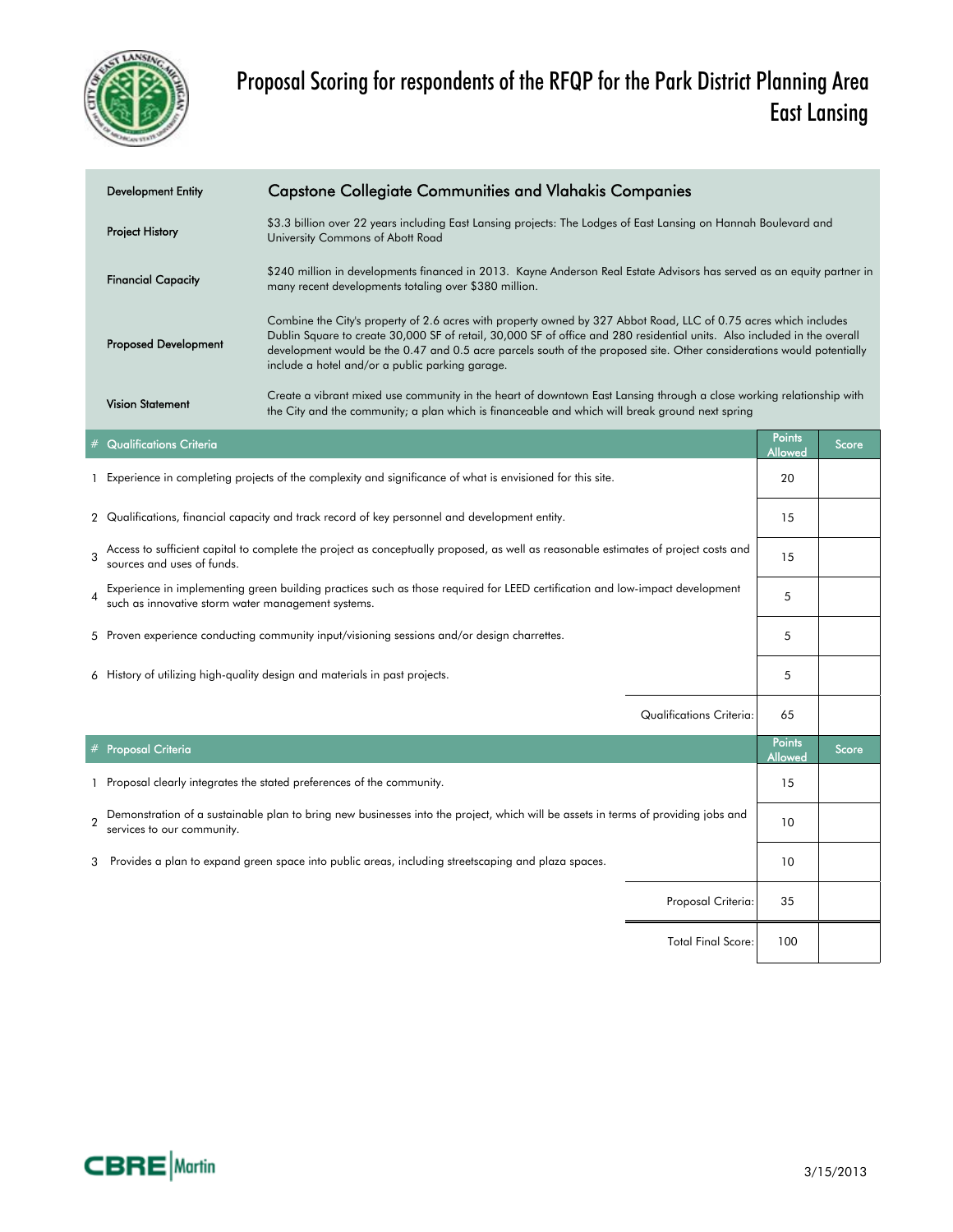

|                                                                                                                                                                                              | <b>Development Entity</b>                                                                                                                                                                                                                                                                                                                                                                                                                                                                                                                                                                                                                                                                                                                                                                                                                                                                                                              | Legal Entity TBD and related to DTN Management Company                                                                                                                                                                                                                                                                                                                                                                                                                                                                                                                                                                                                         |                                 |                   |       |  |
|----------------------------------------------------------------------------------------------------------------------------------------------------------------------------------------------|----------------------------------------------------------------------------------------------------------------------------------------------------------------------------------------------------------------------------------------------------------------------------------------------------------------------------------------------------------------------------------------------------------------------------------------------------------------------------------------------------------------------------------------------------------------------------------------------------------------------------------------------------------------------------------------------------------------------------------------------------------------------------------------------------------------------------------------------------------------------------------------------------------------------------------------|----------------------------------------------------------------------------------------------------------------------------------------------------------------------------------------------------------------------------------------------------------------------------------------------------------------------------------------------------------------------------------------------------------------------------------------------------------------------------------------------------------------------------------------------------------------------------------------------------------------------------------------------------------------|---------------------------------|-------------------|-------|--|
|                                                                                                                                                                                              | <b>Project History</b>                                                                                                                                                                                                                                                                                                                                                                                                                                                                                                                                                                                                                                                                                                                                                                                                                                                                                                                 | Local investor, developer and owner-operator with considerable experience with similar developments in this market and<br>the Greater Lansing Area: The Vista at the Heights in Lansing (2013), Aspen Lakes in Holt, Waterbury Place in Okemos,<br>The Hamptons of Meridian in Okemos, The Quarry in DeWitt and 300 Grand River in East Lansing (2013).                                                                                                                                                                                                                                                                                                        |                                 |                   |       |  |
|                                                                                                                                                                                              | <b>Financial Capacity</b>                                                                                                                                                                                                                                                                                                                                                                                                                                                                                                                                                                                                                                                                                                                                                                                                                                                                                                              | Through various partnerships, DTN owns/manages properties valued in excess of \$400 million. DTN's financial partners<br>provided over \$112 million in financing for DTN's various projects over the past few years. Recently, DTN was provided<br>financing from Wells Fargo for the construction of the Waterbury Place mixed-use development at the corner of Hagadorn<br>and Mount Hope Roads and within 3 months of project completion acquired permanent financing from Fannie Mae.<br>DTN's proposal includes letters of intent for financing for the Park District Planning Area project from Wells Fargo, Arbor<br>Commercial Mortgage and Key Bank. |                                 |                   |       |  |
|                                                                                                                                                                                              | There are four areas of conceptual development within the Park District and around Valley Court Park. The first two areas<br>are directly related to the RFQP while the third is outside the scope of the RFQP and the fourth is conceptual. All four<br>components combine to form DTN's vision of a 10-story mixed-use building, a five-story mixed-use building, a central<br>parking structure, a skywalk, a year round farmers market (City), and an outdoor performing arts stage (City) to revitalize<br><b>Proposed Development</b><br>the Park District and the entirety of Valley Court Park. DTN is currently negotiating a Letter of Intent with Strathmore<br>Development Co. for the purchase of 3 parcels of land within the project scope. DTN has agreements to develop the<br>Biggby coffee location east of Delta Street with the vacant land west of Delta Street as part of a separately proposed<br>development. |                                                                                                                                                                                                                                                                                                                                                                                                                                                                                                                                                                                                                                                                |                                 |                   |       |  |
|                                                                                                                                                                                              | <b>Vision Statement</b>                                                                                                                                                                                                                                                                                                                                                                                                                                                                                                                                                                                                                                                                                                                                                                                                                                                                                                                | Create a walkable, LEED certified, sustainable, residential, commercial and lifestyle "anchor" for the west end of<br>downtown East Lansing; a mixture of residential, commercial, retail and new park amenities will leverage each other to<br>create an environment residents want to live and businesses want to be.                                                                                                                                                                                                                                                                                                                                        |                                 |                   |       |  |
|                                                                                                                                                                                              | <b>Qualifications Criteria</b>                                                                                                                                                                                                                                                                                                                                                                                                                                                                                                                                                                                                                                                                                                                                                                                                                                                                                                         |                                                                                                                                                                                                                                                                                                                                                                                                                                                                                                                                                                                                                                                                |                                 | Points<br>Allowed | Score |  |
|                                                                                                                                                                                              |                                                                                                                                                                                                                                                                                                                                                                                                                                                                                                                                                                                                                                                                                                                                                                                                                                                                                                                                        | 1 Experience in completing projects of the complexity and significance of what is envisioned for this site.                                                                                                                                                                                                                                                                                                                                                                                                                                                                                                                                                    |                                 | 20                |       |  |
|                                                                                                                                                                                              |                                                                                                                                                                                                                                                                                                                                                                                                                                                                                                                                                                                                                                                                                                                                                                                                                                                                                                                                        | 2 Qualifications, financial capacity and track record of key personnel and development entity.                                                                                                                                                                                                                                                                                                                                                                                                                                                                                                                                                                 |                                 | 15                |       |  |
| Access to sufficient capital to complete the project as conceptually proposed, as well as reasonable estimates of project costs and<br>$\overline{\mathbf{3}}$<br>sources and uses of funds. |                                                                                                                                                                                                                                                                                                                                                                                                                                                                                                                                                                                                                                                                                                                                                                                                                                                                                                                                        |                                                                                                                                                                                                                                                                                                                                                                                                                                                                                                                                                                                                                                                                |                                 |                   |       |  |
| Experience in implementing green building practices such as those required for LEED certification and low-impact development<br>such as innovative storm water management systems.           |                                                                                                                                                                                                                                                                                                                                                                                                                                                                                                                                                                                                                                                                                                                                                                                                                                                                                                                                        |                                                                                                                                                                                                                                                                                                                                                                                                                                                                                                                                                                                                                                                                |                                 | 5                 |       |  |
|                                                                                                                                                                                              |                                                                                                                                                                                                                                                                                                                                                                                                                                                                                                                                                                                                                                                                                                                                                                                                                                                                                                                                        | 5 Proven experience conducting community input/visioning sessions and/or design charrettes.                                                                                                                                                                                                                                                                                                                                                                                                                                                                                                                                                                    |                                 | 5                 |       |  |
|                                                                                                                                                                                              |                                                                                                                                                                                                                                                                                                                                                                                                                                                                                                                                                                                                                                                                                                                                                                                                                                                                                                                                        | 6 History of utilizing high-quality design and materials in past projects.                                                                                                                                                                                                                                                                                                                                                                                                                                                                                                                                                                                     |                                 | 5                 |       |  |
|                                                                                                                                                                                              |                                                                                                                                                                                                                                                                                                                                                                                                                                                                                                                                                                                                                                                                                                                                                                                                                                                                                                                                        |                                                                                                                                                                                                                                                                                                                                                                                                                                                                                                                                                                                                                                                                | <b>Qualifications Criteria:</b> | 65                |       |  |
|                                                                                                                                                                                              | # Proposal Criteria                                                                                                                                                                                                                                                                                                                                                                                                                                                                                                                                                                                                                                                                                                                                                                                                                                                                                                                    |                                                                                                                                                                                                                                                                                                                                                                                                                                                                                                                                                                                                                                                                |                                 | Points<br>Allowed | Score |  |
|                                                                                                                                                                                              |                                                                                                                                                                                                                                                                                                                                                                                                                                                                                                                                                                                                                                                                                                                                                                                                                                                                                                                                        | 1 Proposal clearly integrates the stated preferences of the community.                                                                                                                                                                                                                                                                                                                                                                                                                                                                                                                                                                                         |                                 | 15                |       |  |
|                                                                                                                                                                                              | services to our community.                                                                                                                                                                                                                                                                                                                                                                                                                                                                                                                                                                                                                                                                                                                                                                                                                                                                                                             | Demonstration of a sustainable plan to bring new businesses into the project, which will be assets in terms of providing jobs and                                                                                                                                                                                                                                                                                                                                                                                                                                                                                                                              |                                 | 10                |       |  |
| 3                                                                                                                                                                                            |                                                                                                                                                                                                                                                                                                                                                                                                                                                                                                                                                                                                                                                                                                                                                                                                                                                                                                                                        | Provides a plan to expand green space into public areas, including streetscaping and plaza spaces.                                                                                                                                                                                                                                                                                                                                                                                                                                                                                                                                                             |                                 | 10                |       |  |
|                                                                                                                                                                                              |                                                                                                                                                                                                                                                                                                                                                                                                                                                                                                                                                                                                                                                                                                                                                                                                                                                                                                                                        |                                                                                                                                                                                                                                                                                                                                                                                                                                                                                                                                                                                                                                                                | Proposal Criteria:              | 35                |       |  |
|                                                                                                                                                                                              |                                                                                                                                                                                                                                                                                                                                                                                                                                                                                                                                                                                                                                                                                                                                                                                                                                                                                                                                        |                                                                                                                                                                                                                                                                                                                                                                                                                                                                                                                                                                                                                                                                |                                 |                   |       |  |

Total Final Score: 100

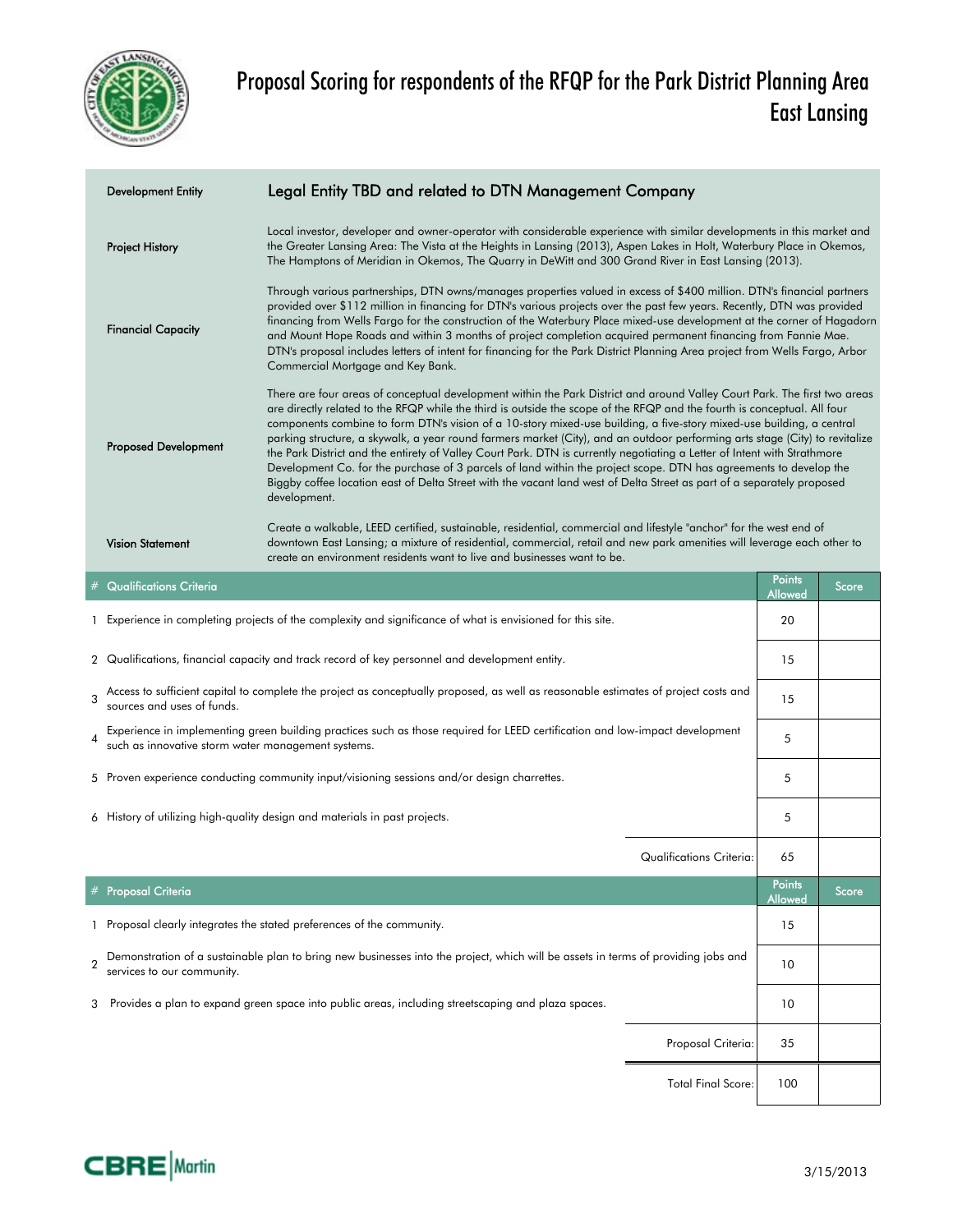

| <b>Development Entity</b>   | <b>Lurvey White Ventures</b>                                                                                                                                                                                                                                                                                                                                                                                                                                                                                                                                                                                                                                                         |        |       |
|-----------------------------|--------------------------------------------------------------------------------------------------------------------------------------------------------------------------------------------------------------------------------------------------------------------------------------------------------------------------------------------------------------------------------------------------------------------------------------------------------------------------------------------------------------------------------------------------------------------------------------------------------------------------------------------------------------------------------------|--------|-------|
| <b>Project History</b>      | LWV has successfully overseen the completion of a wide range of institutional, high-tech, commercial, retail, restaurant,<br>housing and mixed-use development projects in Flint, MI such as: Michigan School for the Deaf, Luke M. Powers Catholic<br>High School Campus, Blackstone's Pub & Grill, The Community Foundation, Wade Trim Engineering and Riverfront<br>Center.                                                                                                                                                                                                                                                                                                       |        |       |
| <b>Financial Capacity</b>   | LWV developed \$36 million in projects in 2012. The principals have also completed multiple tax credit and mixed use<br>projects totaling over \$100 million while overseeing over \$400 million in construction for third parties. Included in the<br>proposal is a letter of reference from JPMorgan Chase Bank.                                                                                                                                                                                                                                                                                                                                                                   |        |       |
| <b>Proposed Development</b> | <b>Version One:</b> Four mixed-use buildings, a year round farmers market and market district park extending the footprint of<br>Valley Court Park, a 120 room hotel with 200 person banquet center, 5,000 SF of office space with 9 potential retail<br>options, 14 upscale lofts/condos with 100 residential housing units, and 350 parking spaces. Version Two: A traditional<br>brick paved pedestrian Main Street with six mixed-use buildings, 16 new ground-floor shops, a year round farmers<br>market, a 120 room hotel with 200 person banquet center, 20,000 SF of office space, 32 loft condominiums, 75<br>apartments, 120 student housing beds and 350 parking spaces. |        |       |
| <b>Vision Statement</b>     | Create a new Main Street adjacent to a year-round farmers market with a combination of historic and modern features to<br>create a tree-lined, pedestrian-friendly area with multiple activities; Valley Court Park will provide for community members<br>to stroll, relax, eat, dine and be entertained.                                                                                                                                                                                                                                                                                                                                                                            |        |       |
| $#$ Qualifications Criteria |                                                                                                                                                                                                                                                                                                                                                                                                                                                                                                                                                                                                                                                                                      | Points | Score |

|                | <b>Qualifications Criteria</b>                                                                                                                                                     | <u>i oinia</u><br>Allowed | Score |
|----------------|------------------------------------------------------------------------------------------------------------------------------------------------------------------------------------|---------------------------|-------|
|                | Experience in completing projects of the complexity and significance of what is envisioned for this site.                                                                          | 20                        |       |
|                | 2 Qualifications, financial capacity and track record of key personnel and development entity.                                                                                     | 15                        |       |
| 3              | Access to sufficient capital to complete the project as conceptually proposed, as well as reasonable estimates of project costs and<br>sources and uses of funds.                  | 15                        |       |
| $\overline{4}$ | Experience in implementing green building practices such as those required for LEED certification and low-impact development<br>such as innovative storm water management systems. | 5                         |       |
|                | 5 Proven experience conducting community input/visioning sessions and/or design charrettes.                                                                                        | 5                         |       |
|                | 6 History of utilizing high-quality design and materials in past projects.                                                                                                         | 5                         |       |
|                | Qualifications Criteria:                                                                                                                                                           | 65                        |       |
|                | # Proposal Criteria                                                                                                                                                                | <b>Points</b><br>Allowed  | Score |
|                | Proposal clearly integrates the stated preferences of the community.                                                                                                               | 15                        |       |
| $\overline{2}$ | Demonstration of a sustainable plan to bring new businesses into the project, which will be assets in terms of providing jobs and<br>services to our community.                    | 10                        |       |
| 3              | Provides a plan to expand green space into public areas, including streetscaping and plaza spaces.                                                                                 | 10                        |       |
|                | Proposal Criteria:                                                                                                                                                                 | 35                        |       |
|                | <b>Total Final Score:</b>                                                                                                                                                          | 100                       |       |

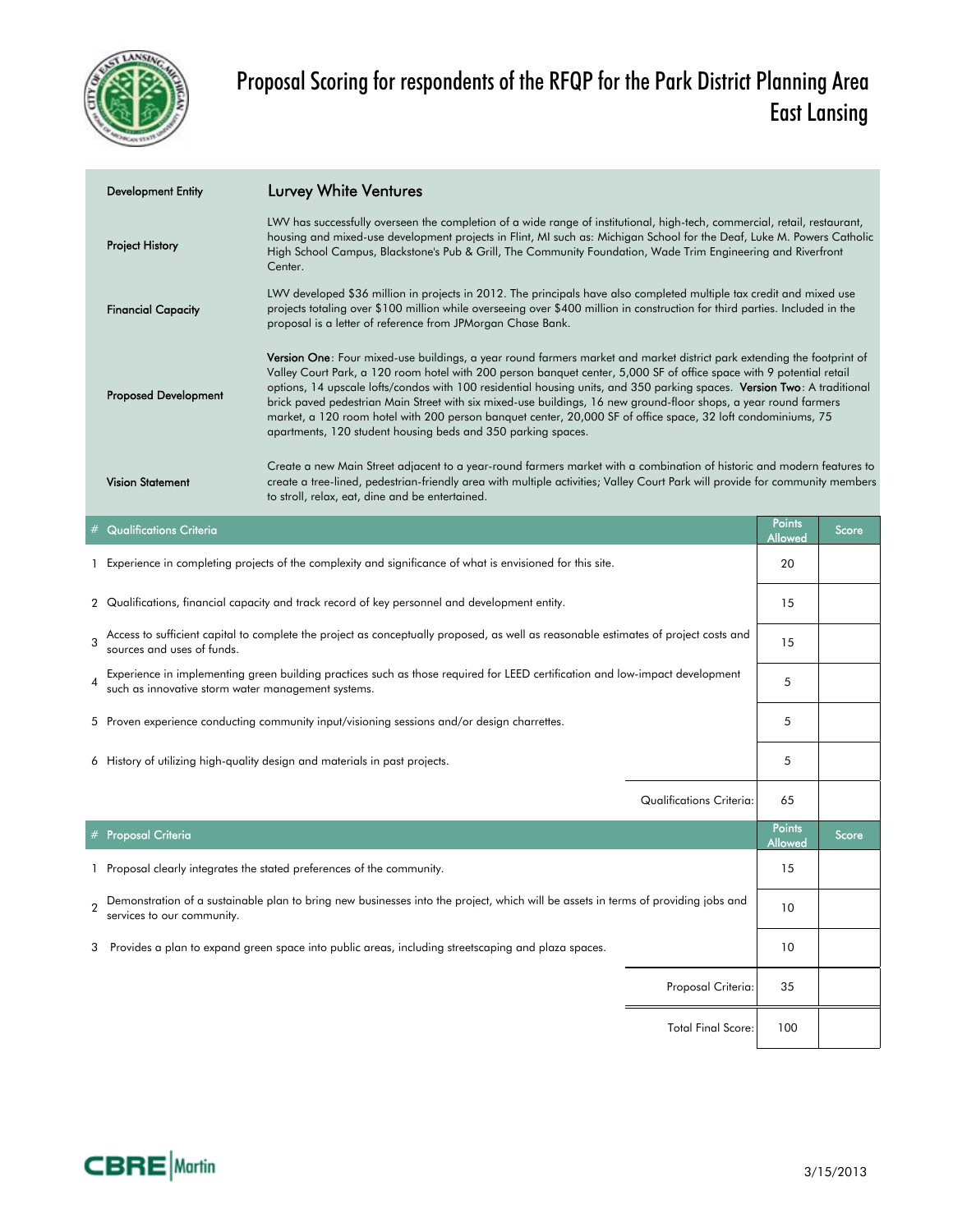

| <b>Development Entity</b>   | Legal Entity TBD and related to MTB Partners and Visser Brothers                                                                                                                                                                                                                                                                                                                                                                                                                                                                                                                                                                                                                                                                                                                                                                                                                                                         |
|-----------------------------|--------------------------------------------------------------------------------------------------------------------------------------------------------------------------------------------------------------------------------------------------------------------------------------------------------------------------------------------------------------------------------------------------------------------------------------------------------------------------------------------------------------------------------------------------------------------------------------------------------------------------------------------------------------------------------------------------------------------------------------------------------------------------------------------------------------------------------------------------------------------------------------------------------------------------|
| <b>Project History</b>      | With a focus on income producing properties, MTB Partners has completed a wide range of commercial development<br>projects including retail, office, industrial and mixed use projects such as: CVS/City Center Retail/Condos<br>in East Lansing, Barnes & Noble/CCII in East Lansing and City Center Parking Structure (700 cars) in East Lansing. Visser<br>Brothers has historically been one of the largest property owners in west Michigan and has a diversified commercial real<br>estate portfolio of over 4 million SF (retail, industrial, office and residential) as well as ownership of 4 hotel properties in<br>western Michigan. The company is currently constructing a fifth hotel in Grand Rapids.                                                                                                                                                                                                     |
| <b>Financial Capacity</b>   | MTB Partners is/was a 50% ownership partner in the initial City Center mixed-use buildings at MAC and Albert Street, and<br>has been a principal owner/developer in \$100 million worth of commercial projects over the past 12 years. The<br>partnership is well capitalized and capable of meeting the financial needs of the project and included in the proposal<br>references from Fifth Third Bank, Talmer Bank & Trust and American National Insurance Company.                                                                                                                                                                                                                                                                                                                                                                                                                                                   |
| <b>Proposed Development</b> | The proposed development in the Park District includes: 1) 100 room limited service hotel, 2) 15,000 SF retail space<br>targeting an urban grocer, 3) 360 space, publicly owned and operated, parking deck, 4) 80-100 units of mixed-market<br>rental housing to be situated above the parking structure, 5) 60-80 units of "senior" rental housing (predicated on<br>demand), 6) Approximately 1/4 acre of open green space nearest the existing park for public gatherings (i.e. farmers<br>market, concert in the park grandstand), 7) A Wharton Center affiliated theater component if viable, 8) Pedestrian friendly<br>elements will be incorporated into the site plan to promote walking traffic to and from the park district area, 9) extension<br>and realignment of the section of Albert Avenue, west of Abbot Road or relocating the main entrance to the park district<br>area to the public parking lot. |
| <b>Vision Statement</b>     | "Park Village" a Class A mixed-use urban development with particular attention to the needs of the residents of the<br>community to further promote a symbiotic relationship with Michigan State University. The developer will attempt to<br>minimize the environmental impact of the project while keeping "green" practices in mind. The project will anchor the<br>west end of the downtown and broaden the appeal of the CBD.<br><b>District</b>                                                                                                                                                                                                                                                                                                                                                                                                                                                                    |

|                | <b>Qualifications Criteria</b>                                                                                                                                                     | <b>Points</b><br>Allowed | Score |
|----------------|------------------------------------------------------------------------------------------------------------------------------------------------------------------------------------|--------------------------|-------|
|                | Experience in completing projects of the complexity and significance of what is envisioned for this site.                                                                          | 20                       |       |
|                | 2 Qualifications, financial capacity and track record of key personnel and development entity.                                                                                     | 15                       |       |
| $\overline{3}$ | Access to sufficient capital to complete the project as conceptually proposed, as well as reasonable estimates of project costs and<br>sources and uses of funds.                  | 15                       |       |
| $\overline{4}$ | Experience in implementing green building practices such as those required for LEED certification and low-impact development<br>such as innovative storm water management systems. | 5                        |       |
|                | 5 Proven experience conducting community input/visioning sessions and/or design charrettes.                                                                                        | 5                        |       |
|                | 6 History of utilizing high-quality design and materials in past projects.                                                                                                         | 5                        |       |
|                | Qualifications Criteria:                                                                                                                                                           | 65                       |       |
|                | # Proposal Criteria                                                                                                                                                                | <b>Points</b><br>Allowed | Score |
|                | Proposal clearly integrates the stated preferences of the community.                                                                                                               | 15                       |       |
| $\overline{2}$ | Demonstration of a sustainable plan to bring new businesses into the project, which will be assets in terms of providing jobs and<br>services to our community.                    | 10                       |       |
| 3              | Provides a plan to expand green space into public areas, including streetscaping and plaza spaces.                                                                                 | 10                       |       |
|                | Proposal Criteria:                                                                                                                                                                 | 35                       |       |
|                | <b>Total Final Score:</b>                                                                                                                                                          | 100                      |       |

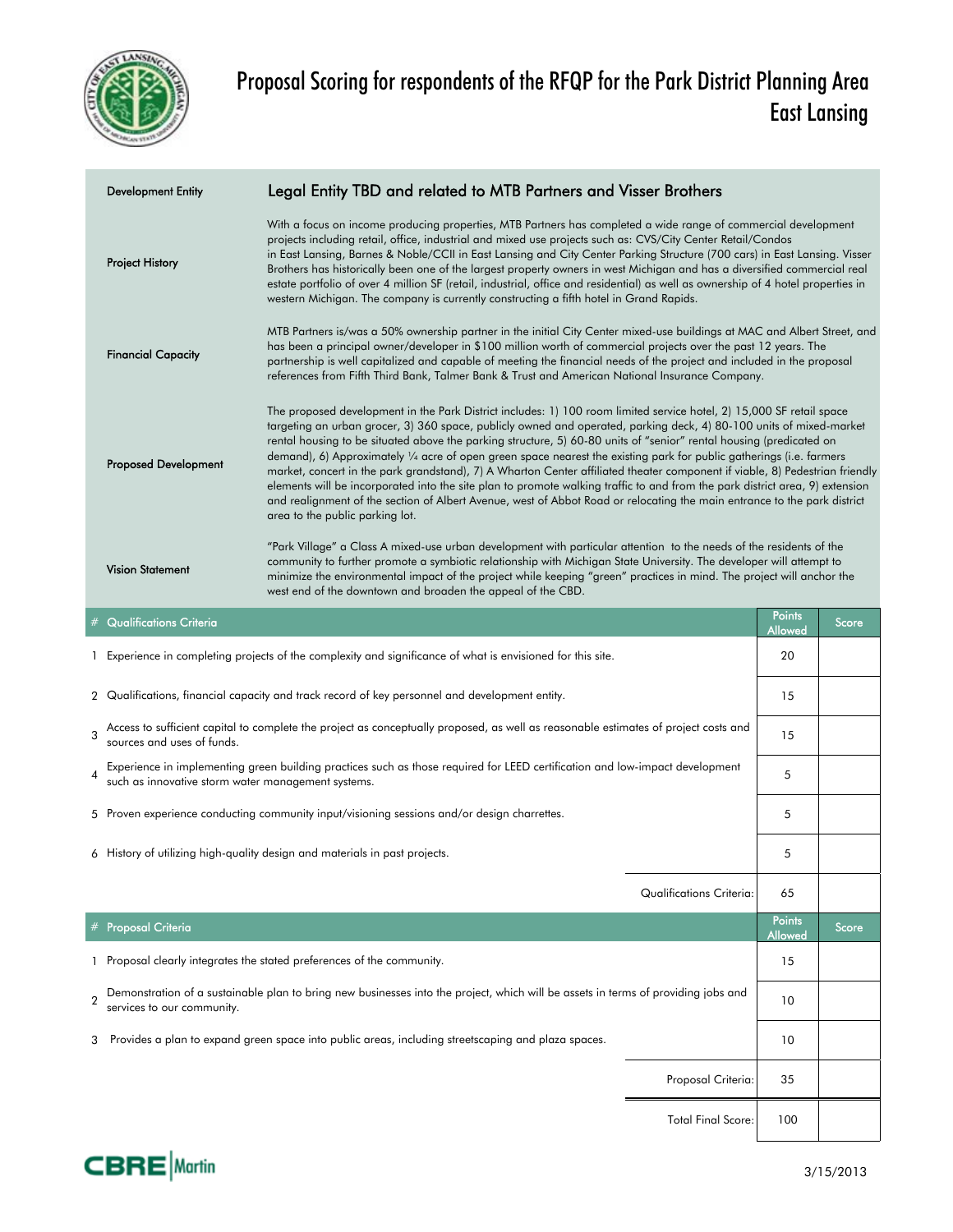

| <b>Development Entity</b>      | The Parkside Project LLC a part of Carpenter & Company                                                                                                                                                                                                                                                                                                                                                                                                                                                                                                                                                                                                                                                                                                                                                                               |                          |       |
|--------------------------------|--------------------------------------------------------------------------------------------------------------------------------------------------------------------------------------------------------------------------------------------------------------------------------------------------------------------------------------------------------------------------------------------------------------------------------------------------------------------------------------------------------------------------------------------------------------------------------------------------------------------------------------------------------------------------------------------------------------------------------------------------------------------------------------------------------------------------------------|--------------------------|-------|
| <b>Project History</b>         | Carpenter & Company has devoted its resources to the development of hotels, mixed-use projects and retail properties<br>including: developed the five-star St. Regis Hotel at the corner of Third and Mission Streets in San Francisco, CA; Charles<br>Square, a mixed-use project located between the Charles River and Harvard Square in Cambridge, MA; and the<br>redevelopment of 240,000 SF Princeton MarketFair specialty retail center in Princeton, NJ.                                                                                                                                                                                                                                                                                                                                                                      |                          |       |
| <b>Financial Capacity</b>      | In the past 10 years Carpenter & Company has successfully developed projects valued today at more than \$1 billion.                                                                                                                                                                                                                                                                                                                                                                                                                                                                                                                                                                                                                                                                                                                  |                          |       |
| <b>Proposed Development</b>    | Create an ongoing process of rebuilding trust, building consensus and community support and leverage the expertise and<br>financial capabilities of this world-class developer with extensive experience in complex mixed-use projects—often in<br>academic settings: 1) continue the process of seeking community input and support begun in creating the RFQP; 2)<br>engage owners of adjacent private parcels; 3) create conceptual rendering and project pro forma; 4) coordinate process<br>with City for public vote on sale of properties (per charter); 5) negotiate a Development Agreement between City &<br>Developer; 6) seek formal approval by East Lansing City Council AND design a mid-rise or high-rise mixed use<br>development with a distinguished design that respects community businesses and neighborhoods. |                          |       |
| <b>Vision Statement</b>        | Combine strong community input with world-class development credentials to transform the Park District into a source of<br>pride and desirable use. Such a collaboration is the logical approach to not only address the financial issues that now<br>face East Lansing residents, but also the best way to develop something meaningful from the present collection of empty<br>and underutilized buildings scattered across multiple parcels.                                                                                                                                                                                                                                                                                                                                                                                      |                          |       |
| <b>Qualifications Criteria</b> |                                                                                                                                                                                                                                                                                                                                                                                                                                                                                                                                                                                                                                                                                                                                                                                                                                      | <b>Points</b><br>Allowed | Score |

1 20 Experience in completing projects of the complexity and significance of what is envisioned for this site.

|              | 2 Qualifications, financial capacity and track record of key personnel and development entity.                                                                                     |                          | 15                              |       |
|--------------|------------------------------------------------------------------------------------------------------------------------------------------------------------------------------------|--------------------------|---------------------------------|-------|
| $\mathbf{z}$ | Access to sufficient capital to complete the project as conceptually proposed, as well as reasonable estimates of project costs and<br>sources and uses of funds.                  |                          | 15                              |       |
|              | Experience in implementing green building practices such as those required for LEED certification and low-impact development<br>such as innovative storm water management systems. |                          | 5                               |       |
|              | 5 Proven experience conducting community input/visioning sessions and/or design charrettes.                                                                                        |                          | 5                               |       |
|              | 6 History of utilizing high-quality design and materials in past projects.                                                                                                         |                          | 5                               |       |
|              |                                                                                                                                                                                    |                          |                                 |       |
|              |                                                                                                                                                                                    | Qualifications Criteria: | 65                              |       |
|              | $\overline{\mathcal{F}}$ Proposal Criteria                                                                                                                                         |                          | <b>Points</b><br><b>Allowed</b> | Score |
|              | Proposal clearly integrates the stated preferences of the community.                                                                                                               |                          | 15                              |       |
|              | Demonstration of a sustainable plan to bring new businesses into the project, which will be assets in terms of providing jobs and<br>services to our community.                    |                          | 10                              |       |
| 3            | Provides a plan to expand green space into public areas, including streetscaping and plaza spaces.                                                                                 |                          | 10                              |       |
|              |                                                                                                                                                                                    | Proposal Criteria:       | 35                              |       |

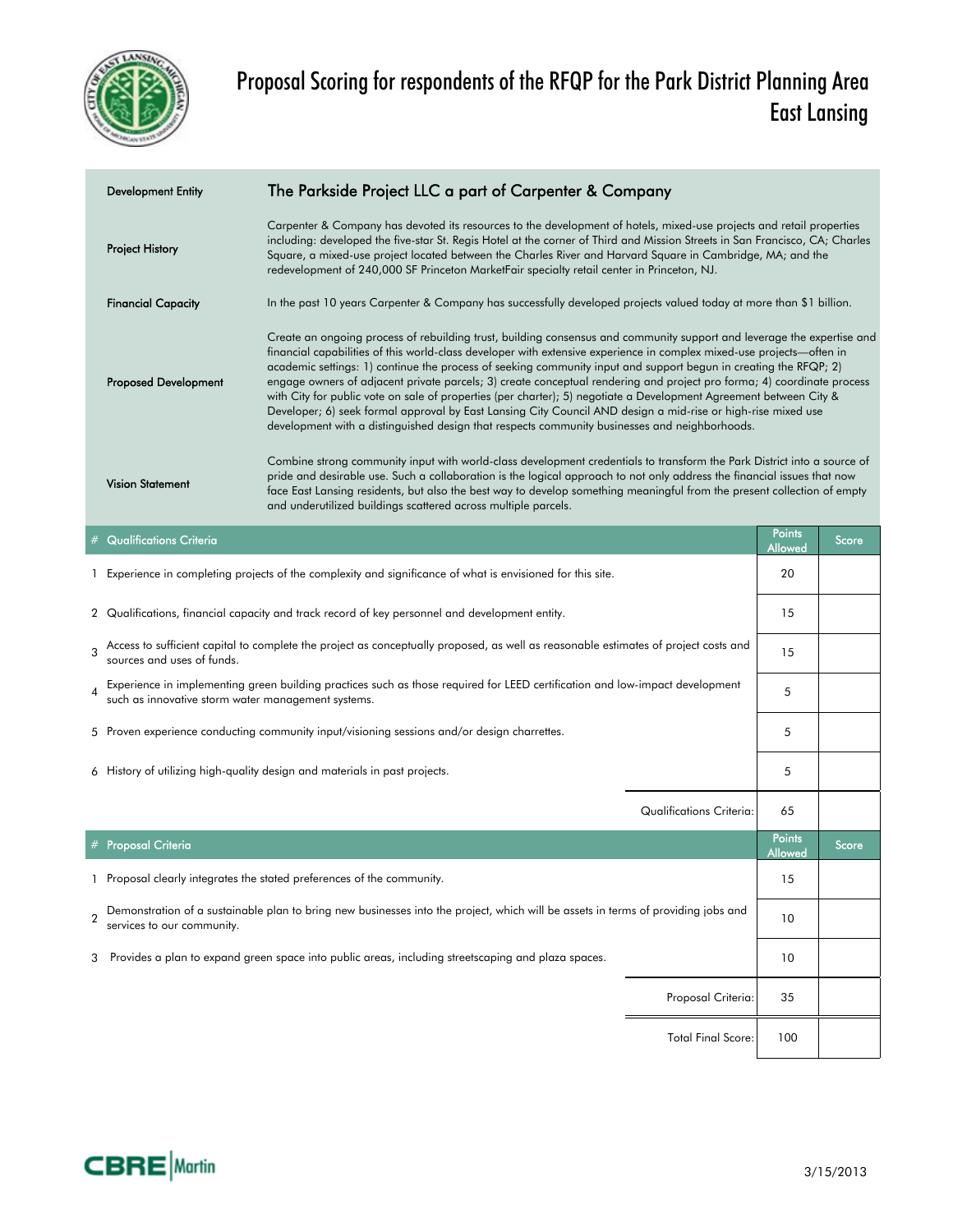

| <b>Development Entity</b>   | Urban Cultural and Arts District, LLC with authorized representative:<br>Studio Intrigue Architects, LLC                                                                                                                                                                                                                                                                                                                                                                                                                                                                                                                                                                                                                              |
|-----------------------------|---------------------------------------------------------------------------------------------------------------------------------------------------------------------------------------------------------------------------------------------------------------------------------------------------------------------------------------------------------------------------------------------------------------------------------------------------------------------------------------------------------------------------------------------------------------------------------------------------------------------------------------------------------------------------------------------------------------------------------------|
| <b>Project History</b>      | The entity's Architect has a long history of coordinating and leading project development discussion with<br>groups at all levels—neighborhood, general public and faculty including: Lansing City Market in Lansing, Midtown Mixed-<br>use Center in Lansing, Spine Center in East Lansing, 3515 N. Coolidge in East Lansing and The Residences in East<br>Lansing.                                                                                                                                                                                                                                                                                                                                                                  |
| <b>Financial Capacity</b>   | "The members of the entity have the financial capability to deliver a project of this scope and complexity"                                                                                                                                                                                                                                                                                                                                                                                                                                                                                                                                                                                                                           |
| <b>Proposed Development</b> | Two, 10-story towers, one hotel and one apartment/condominium structure; a 3-story commercial/office structure; a six-<br>level parking deck; a 3-story apartment building and an open air structure with a farmers market all connected by a<br>pedway.                                                                                                                                                                                                                                                                                                                                                                                                                                                                              |
| <b>Vision Statement</b>     | Overcome underutilization and redevelop into a vibrant, mixed use center while achieving common goals by<br>strengthening the neighborhood; providing housing opportunities for people of all ages; improving the quality and vitality<br>of the City's commercial/downtown district; promoting a growing economy, and sustaining greater density and<br>integration of uses. Reinforce of 'sense-of-place' with a unique blend of comfort, opportunity and energy. This<br>public/private partnership opportunity will increase the city's tax base while providing a reasonable return-on-investment.<br>The project will create several hundred short-term construction jobs while securing several dozen part and full time jobs. |

|                | <b>Qualifications Criteria</b>                                                                                                                                                     | <b>Points</b><br>Allowed | Score |
|----------------|------------------------------------------------------------------------------------------------------------------------------------------------------------------------------------|--------------------------|-------|
|                | 1 Experience in completing projects of the complexity and significance of what is envisioned for this site.                                                                        | 20                       |       |
|                | 2 Qualifications, financial capacity and track record of key personnel and development entity.                                                                                     | 15                       |       |
| $\mathcal{R}$  | Access to sufficient capital to complete the project as conceptually proposed, as well as reasonable estimates of project costs and<br>sources and uses of funds.                  | 15                       |       |
| 4              | Experience in implementing green building practices such as those required for LEED certification and low-impact development<br>such as innovative storm water management systems. | 5                        |       |
|                | 5 Proven experience conducting community input/visioning sessions and/or design charrettes.                                                                                        | 5                        |       |
|                | 6 History of utilizing high-quality design and materials in past projects.                                                                                                         | 5                        |       |
|                | Qualifications Criteria:                                                                                                                                                           | 65                       |       |
|                | # Proposal Criteria                                                                                                                                                                | <b>Points</b><br>Allowed | Score |
|                | 1 Proposal clearly integrates the stated preferences of the community.                                                                                                             | 15                       |       |
| $\mathfrak{p}$ | Demonstration of a sustainable plan to bring new businesses into the project, which will be assets in terms of providing jobs and<br>services to our community.                    | 10                       |       |
| 3              | Provides a plan to expand green space into public areas, including streetscaping and plaza spaces.                                                                                 | 10                       |       |
|                |                                                                                                                                                                                    |                          |       |
|                | Proposal Criteria:                                                                                                                                                                 | 35                       |       |

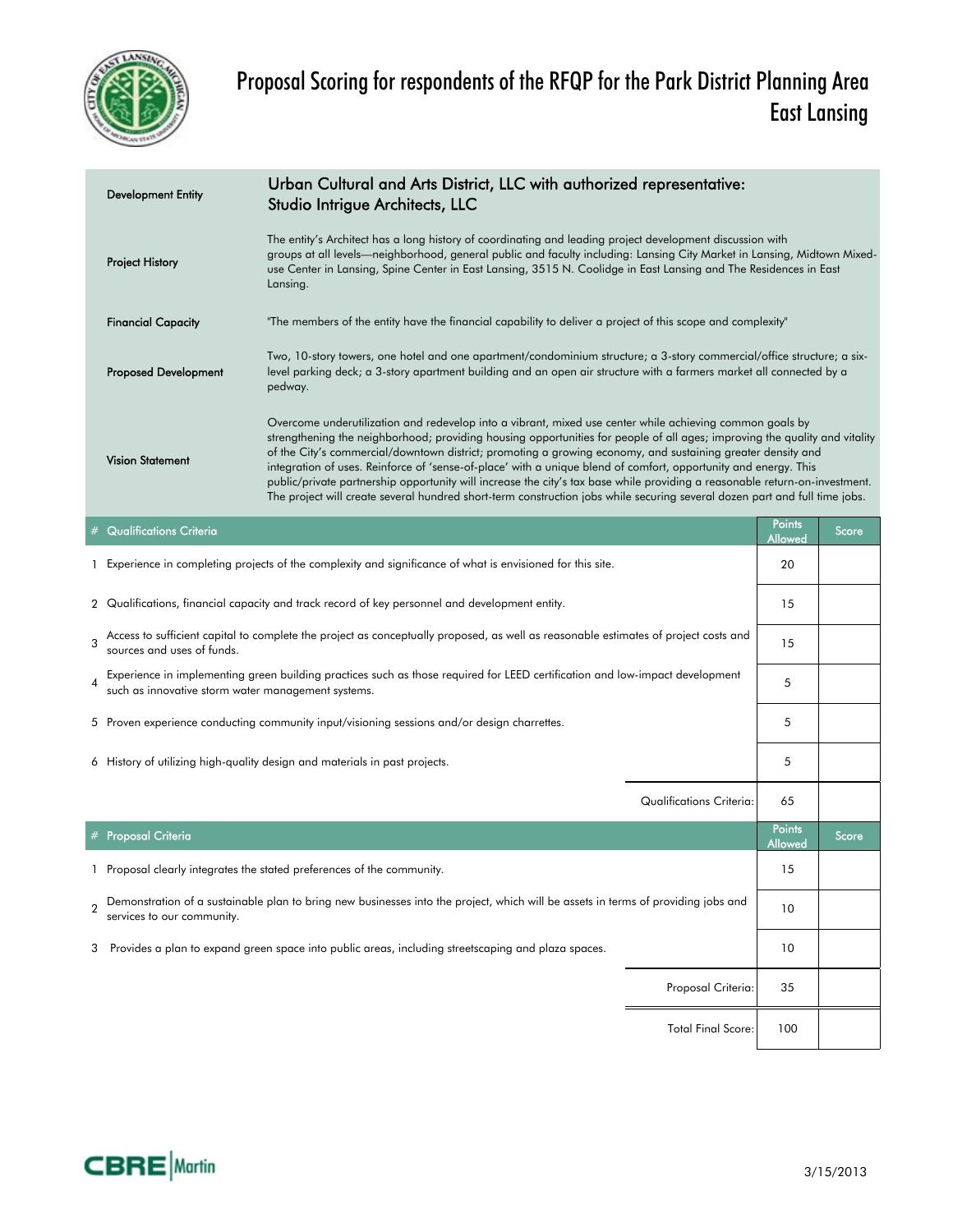### Park District – Request for Qualifications/Proposals Developer Questions

### GENERAL

- 1. For those submitting an LLC, please provide a list of all members and ownership percentages.
- 2. If not clearly stated, please clarify what components you expect to be financed with public funds vs. privately financed and reimbursed with public funds (TIF).

Captsone/Vlahakis:

- 1. Does Captsone have any experience developing residential units for markets other than students?
- 2. Does Capstone have any experience developing retail or office space? If not, how do you plan to successfully market this space?
- 3. Site plan sketches?
- 4. What is their overall design/site plan of the area?
- 5. Are they planning to include a Farmer's Market? Outdoor entertainment area (Such as an outdoor performing arts stage?)
- 6. They mentioned they are in "talks with a Hotel Operator as an independent parcel". Where would this parcel be?
- 7. Page 4 ‐ They note the "retail space would include the Dublin Square". So are they redeveloping the Dublin Square site as well?
- 8. Need more info on the "idea" they have/ the overall concept. I don't have a good grasp as what/where would be developed.

### DTN:

- 1. The incentives are not quantified well, clarity on this would be helpful.
- 2. In DTN's March 1st letter they mentioned they could not secure the "Strathmore Properties" and that will significantly alter the revised plan they are going to submit. What parcels are "Strathmore"--the Corner Abbot/Grand River?
- 3. "Improved drop‐off to People's Church? The Site Plan sketch they provided does not give a clear picture of street parking/drop off for church. Area 7.) ‐extending Albert Avenue.
- 4. "All Weather Farmer's Market"--They did not include any size of that building site. How much space would be taken out of Valley Court park? They state that the Farmer's Market could "be used for parking" at non‐market times. How can you park in a building?...does this not discourage year‐round use and getting more people into our downtown?
- 5. No sketches/concept renderings of buildings. More detailed Perspective Rendering of 300 Grand River/Biggby Coffee redevelopement. The sketch included in proposal is not high resolution and rather dark‐‐hard to see the details of the building going over the opening to Delta Street. How are they incorporating a drive through- and the overall feel of the proposed architecture.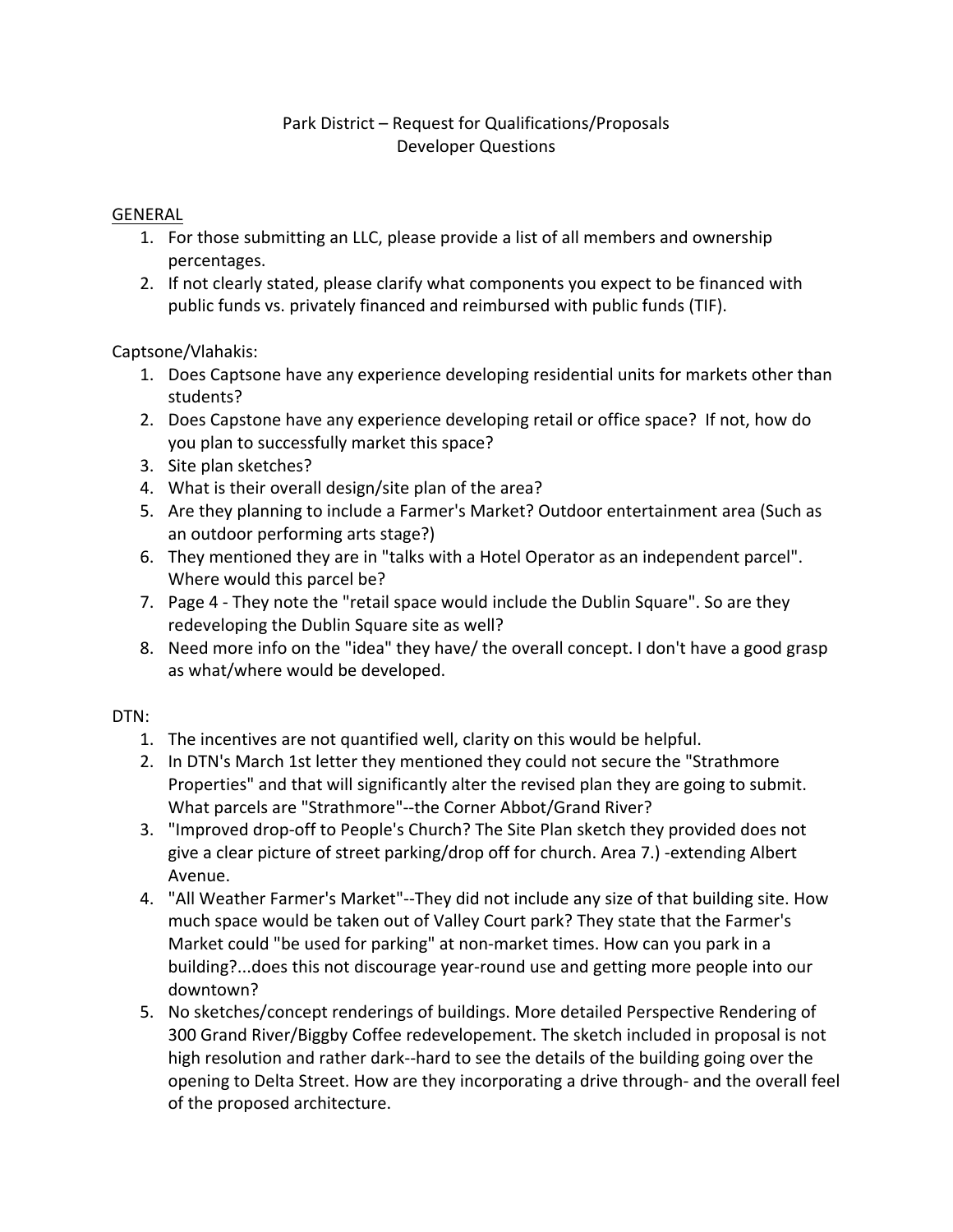- 6. When DTN states that the Farmer's Market and outdoor performing arts stage is "created by the city"--does that mean City Funded?
- 7. They note they are "expanding green space into public areas by "Expanding the Valley Court Park with land taken from the RFQP area. Where is the "expansion" of green space" (Point 3.) on page 48).
- 8. Skywalk to MSU. What would this attach to on the other side/the MSU side? There is Campbell Hall‐‐located directly across from "Building A". How do they plan on incorporating this walk to the campus/to the design and layout of campus?

Lurvey‐White:

- 1. The New Market Tax Credits criteria is changing for deals after June 30, 2013, how will this impact your potential use of this incentive?
- 2. If you cannot use New Market Tax Credits, how will your project change?
- 3. Page 13: Sources & Uses: "Payment for these bonds will be made through the capture of property taxes". Would this be using current property tax amounts--or would there be a mileage necessary/taken to the ballot.
- 4. They note that DDA financing is "programmed as a tax exempt bond". (Lori, could someone briefly touch on what that type of sourcing is/means.)
- 5. 20,000 Square foot Farmer's Market Building F. The Market is the Building itself?--as shown in the renderings-- is it the Ground floor? Not just the tents around the outside of the building‐‐as shown in the rendering.

MBT & Visser Borthers:

- 1. Page 27: The area identified as "Green Space" should "be reviewed to assess community desires". "Exhibit B of the RFQ clearly demonstrates the "diverse" conflicting desires of citizens"?...what does this refer to?
- 2. Funding: Page 30: They show "Less Cost of Parking Structure" so that means that the City is funding this structure? Is this the only item? Or do they plan on the City funding the "future green space" of Farmer's Market / Senior Community Center they have shown in their plans?

Parkside Project LLC:

- 1. Will there be someone from the Carpenter Group dedicated to the project and located here?
- 2. What is Chris Jerome's direct development experience?
- 3. Site plans? Sketches? Project Details?
- 4. Funding/Sourcing?
- 5. In the "Project Detail pdf" I only see past projects...I did not see any details of the East Lansing Project.

Urban & Cultural Arts District:

- 1. Please see question #1 under GENERAL
- 2. Farmer's Market area is 3000 Square Feet in their proposal--what is the square footage of the Basketball Court at Valley Court that is used now for the EL Farmer's Market?